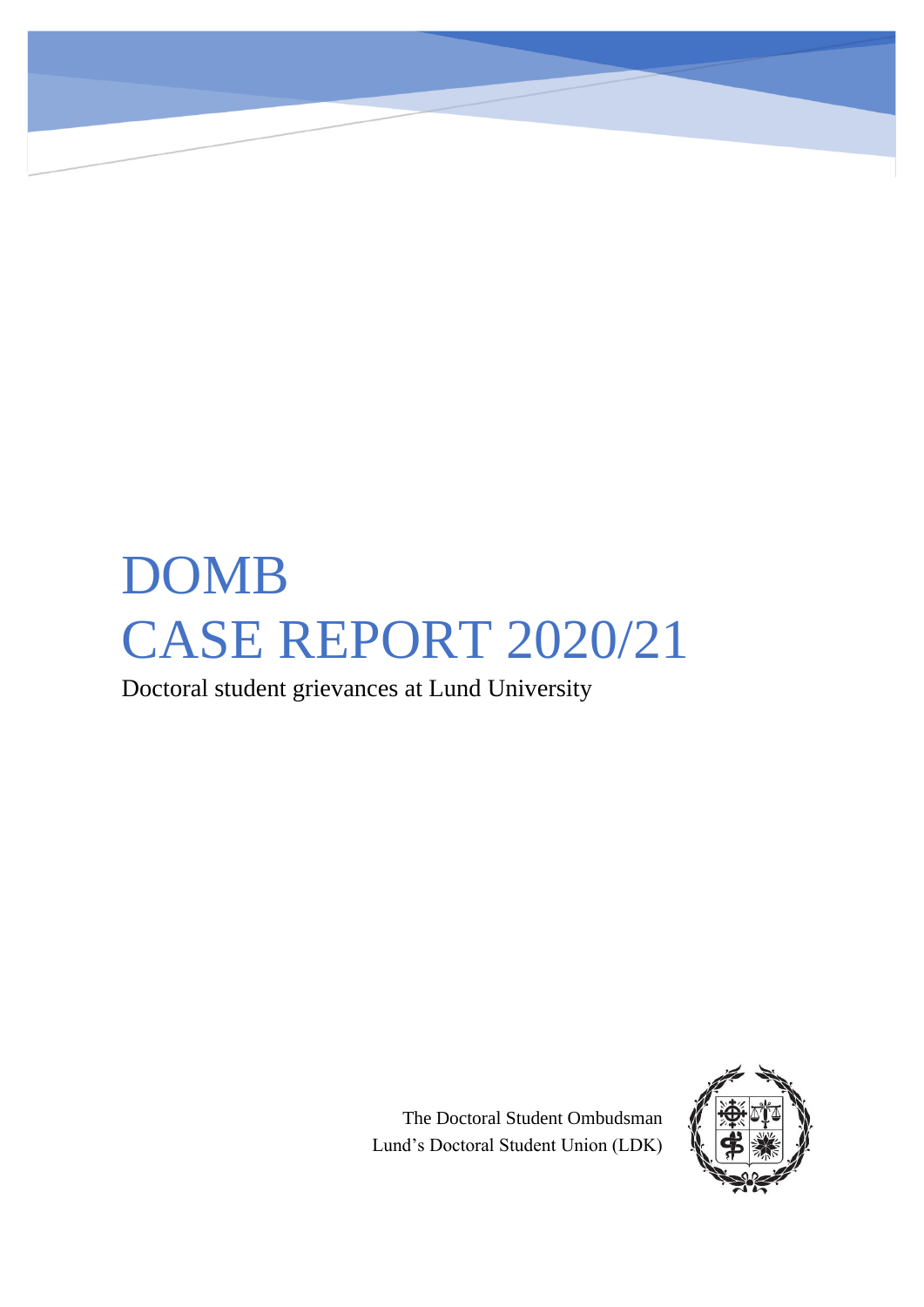# **DOMB** • **DOKTORANDOMBUDSMANNEN**

Lunds doktorandkår Sandgatan 2 223 50 Lund

Phone: +4672 251 11 86 Email: domb@ldk.lu.se

# **Case Report 2020/21** • **Ärenderapport 2020/21**

Publisher: Doktorandombudsmannen vid Lunds Doktorandkår

Author: Malin Rantzer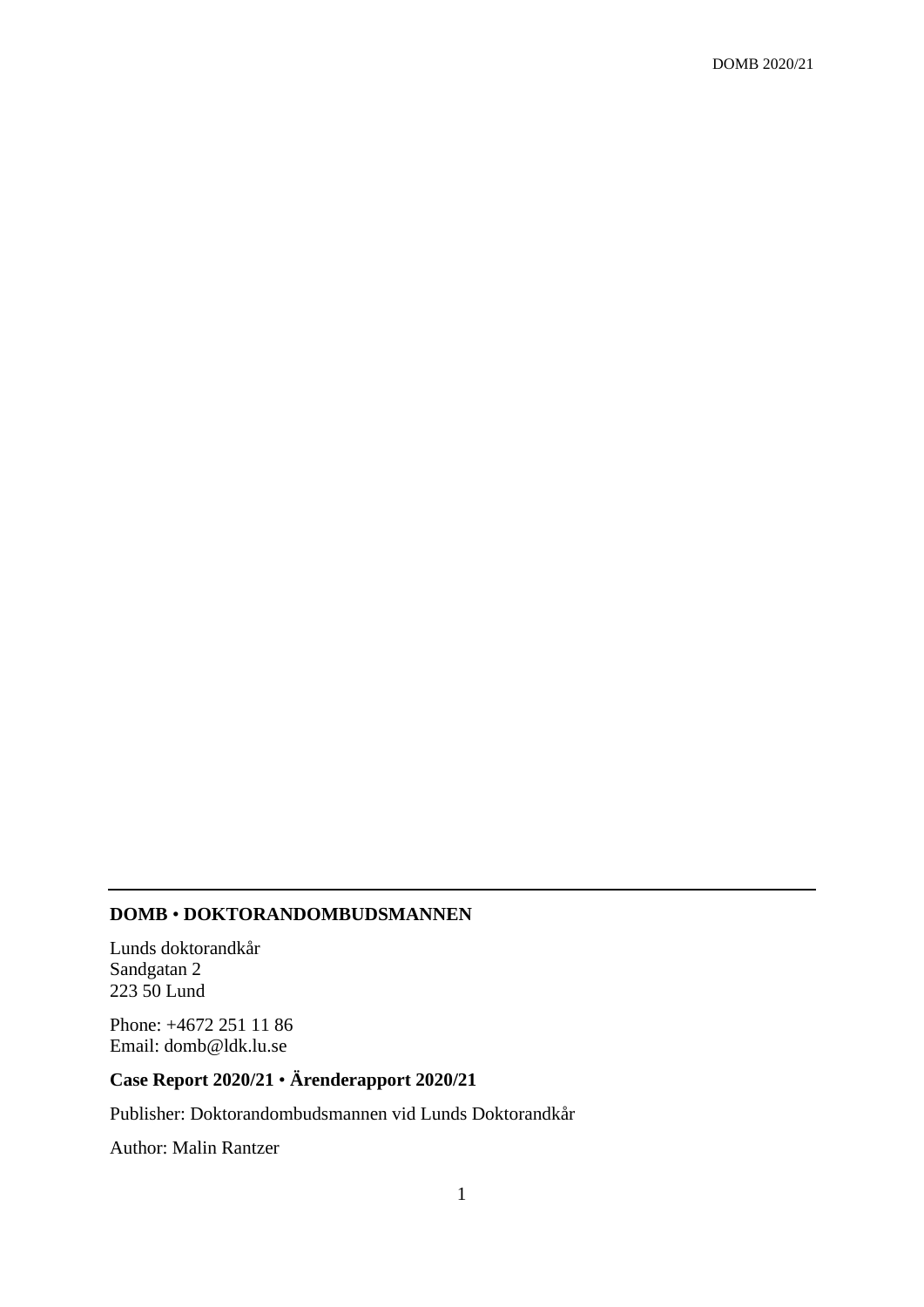# **TABLE OF CONTENTS**

| $\mathbf{1}$   |        |  |  |
|----------------|--------|--|--|
|                | 1.1    |  |  |
|                | 1.1.1  |  |  |
|                | 1.1.2  |  |  |
|                | 1.1.3  |  |  |
|                | 1.2    |  |  |
|                | 1.3    |  |  |
| $\overline{2}$ |        |  |  |
|                | 2.1    |  |  |
|                | 2.2    |  |  |
|                | 2.2.1  |  |  |
|                | 2.2.2  |  |  |
|                | 2.2.3  |  |  |
|                | 2.2.4  |  |  |
|                | 2.2.5  |  |  |
|                | 2.2.6  |  |  |
|                | 2.2.7  |  |  |
|                | 2.2.8  |  |  |
|                | 2.2.9  |  |  |
|                | 2.3    |  |  |
|                | 2.3.1  |  |  |
|                | 2.3.2  |  |  |
|                | 2.3.3  |  |  |
|                | 2.3.4  |  |  |
|                | 2.3.5  |  |  |
|                | 2.3.6  |  |  |
|                | 2.3.7  |  |  |
|                | 2.3.8  |  |  |
|                | 2.3.9  |  |  |
|                | 2.3.10 |  |  |
|                | 2.4    |  |  |
|                | 2.5    |  |  |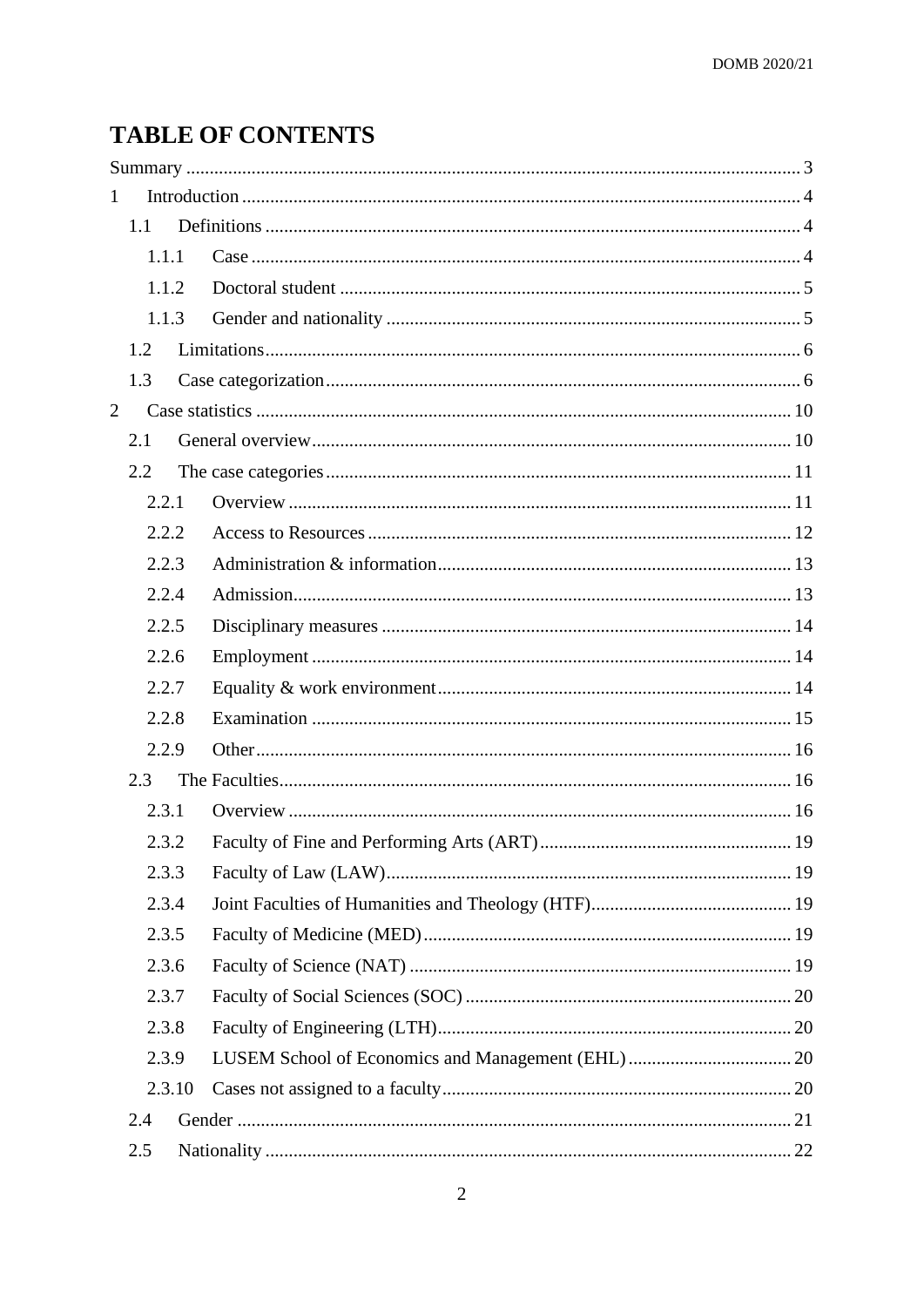# <span id="page-3-0"></span>**SUMMARY**

There were 101 new DOMB cases during the academic year of 2020/2021. While the number of cases almost doubled since last year, the average influx of cases was only slightly higher, as last year's data was collected over a span of seven months instead of twelve. Compared to last year, Administration & information is still the largest case category, and Examination, Admission and Disciplinary measures remain the smallest ones. The categories Equality & work environment and Employment significantly increased in size since last year, but otherwise the proportions between the categories were similar to last year's. The Faculty of Engineering had the largest number of cases in total, and the Faculty of Law the lowest. Seen to the average number of cases per 100 doctoral students, the Faculty of Social Sciences had the highest average of cases, and the Faculty of Medicine the lowest.

There were 60 cases registered as female, 35 as male and 6 cases that were not assigned with a gender. Compared to Ladok data on the general proportions between female and male doctoral students, this means that female doctoral students are still overrepresented in the group that chooses to contact the DOMB. There were 44 cases that were categorized as international, 55 as national and two that were unassigned. Compared to statistics from the Swedish Higher Education Authority on the proportion of doctoral students of Swedish origin and foreign origin respectively at Lund University, it seems like international doctoral students are still somewhat overrepresented in the group that contacts the DOMB.

Some themes from this year's cases are discussed under section 2.2. In the Access to resources category, it is discussed how vulnerable doctoral students are in relation to their supervisor, and how many experience difficulties when wanting to exercise their right to change supervisor. It is also discussed how critical it is that the right admission requirements are in place when recruiting new doctoral students, to make sure that they have the previous knowledge necessary to be able to succeed with their doctoral education. Under Administration & information it is discussed how the administration of individual study plans often seems to be lacking when it comes to doctoral students who were admitted long ago, which can result in difficult situations for the doctoral students. Under Equality  $\&$  work environment, it is discussed how doctoral students often are hesitant to report cases of victimization or harassment in fear that it will hurt their future career prospects. To skip the introduction and go directly to this year's statistics and discussion, go to page 10.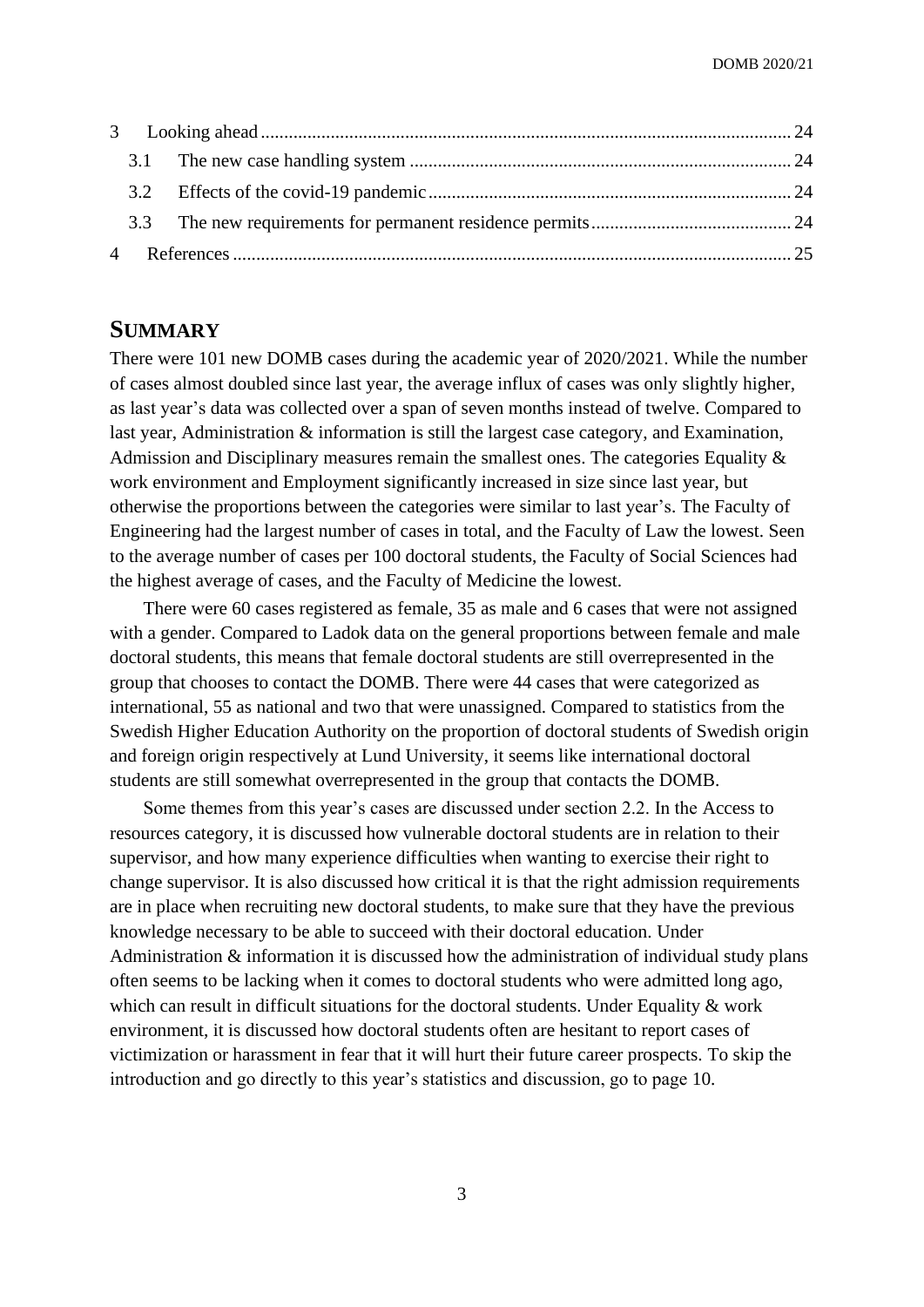# <span id="page-4-0"></span>**1 INTRODUCTION**

As the Doctoral Student Ombudsman (hereafter "the DOMB"), I have been given the task to provide support and advice to doctoral students at Lund University (Hereafter "LU") who suspect that their educational rights might have been violated. Anonymized data is gathered from the cases that are handled, to report on the problems that doctoral students at LU face. This report presents the data gathered during the academic year of 20/21, based on cases initiated between the 1<sup>st</sup> of July 2020 and the  $30<sup>th</sup>$  of June 2021. The purpose is to shed light on recurring problems, to provide a basis for the student unions' and the university's continued work to improve third-cycle education at LU.

# <span id="page-4-1"></span>**1.1 DEFINITIONS**

# <span id="page-4-2"></span>**1.1.1 Case**

For the purposes of this report, a "case" is defined as when one or more doctoral students run into a problem relating to third cycle studies at LU, and they contact the DOMB because they are in need of some form of help or support in order to handle the problem.<sup>1</sup> It could be, for example, that a doctoral student suspects that the university is not fulfilling its obligations towards them, that they are looking for information about their rights, or that they are feeling harassed, discriminated or victimized. I can help the doctoral student position their problem in the relevant legal framework, and from there we can reason together about an appropriate course of action. If another actor might be a more appropriate support for the doctoral student concerning the issue at hand they are redirected there, e.g., to the labor union or the occupational health services.

In some cases, the issue might be resolved solely through communication between me and the doctoral student. In other cases, it is necessary to involve more actors. In those cases, it is the role of the DOMB to support the doctoral student with legal advice, to facilitate communication with the university, and to ensure that the university abides by the rule of law. The DOMB may also help to appeal university decisions that are possible to appeal, and to help doctoral students to place formal complaints to the National Authority on Higher Education (*Universitetskanslerämbetet*, UKÄ) when they wish to do so. As the DOMB, I have an advisory function, and ultimately it is up to the doctoral student to choose how to approach their problem.

If a doctoral student I already have been in contact during the year with comes back after some time with a different problem, it is registered as a new case. Some cases that were opened during the academic year of 2019/20 have been ongoing into this academic year as well. They have not been registered as new cases as long as they concern the same problem.

The data does not differentiate between cases where doctoral students request information about their rights and cases where doctoral students request practical help in ongoing conflicts or in formal processes, nor does it differentiate between cases depending on whether any rules have objectively been violated. In situations where doctoral students are

<sup>&</sup>lt;sup>1</sup> This definition has been made to correspond with the one used by the LUS Studentombud, see Klingspor, Emma, *Studentombudets ärenderapport läsåret 2020/2021*, p. 3.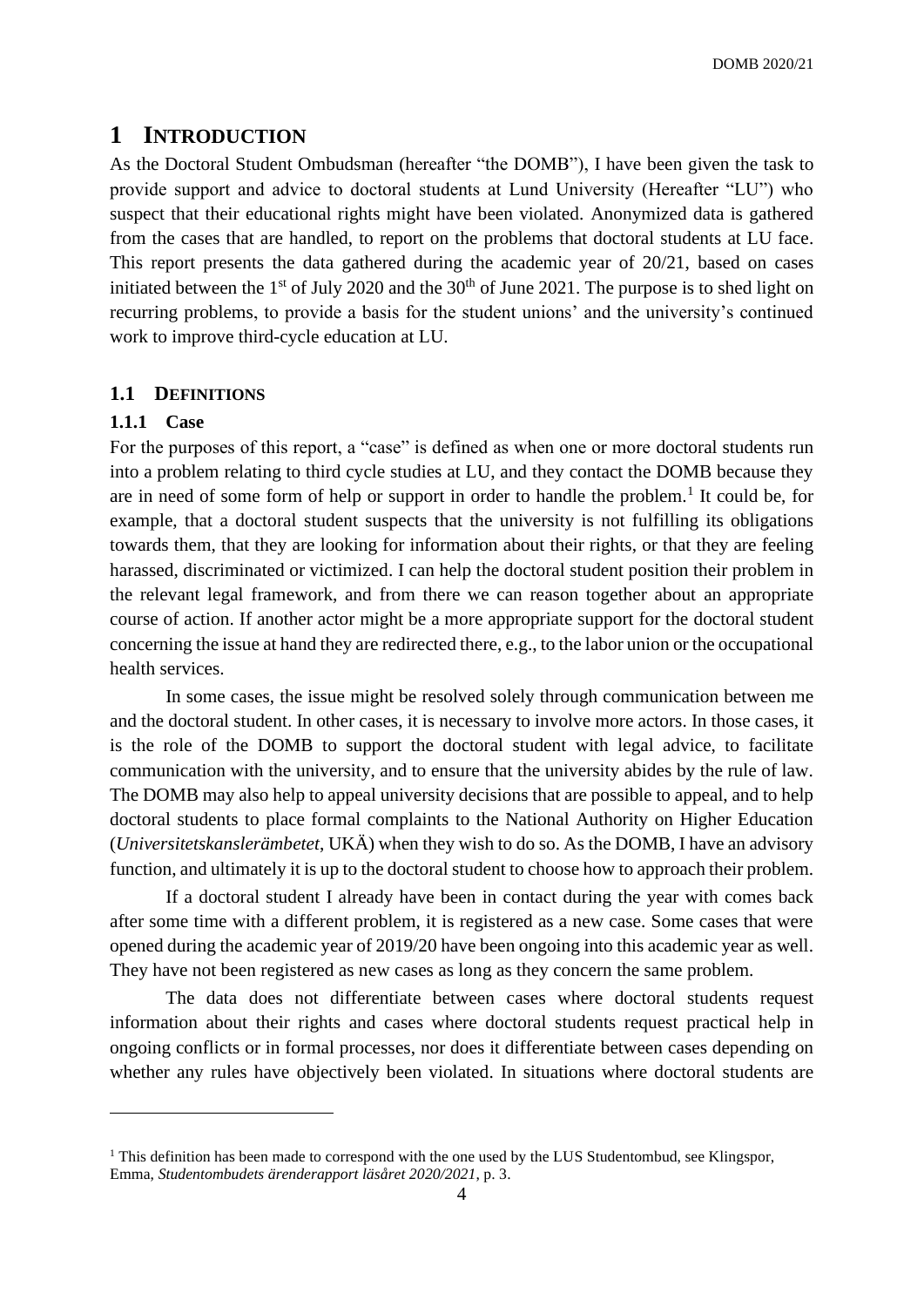asking for information about their rights, it might sometimes imply that there is an ongoing conflict, but it is not always obvious. Also, if the doctoral student claims that the university has failed to fulfil its obligations, there is no guarantee that they are right. Cases may be resolved without people having reached consensus about what is objectively right, and without any authority deciding what is right. When a person chooses to turn to the DOMB with a question, that might indicate that they had difficulties finding the answer to the question in another way, which at least suggests that there is a need for more accessible information on the rules concerning a certain topic.

# <span id="page-5-0"></span>**1.1.2 Doctoral student**

Most of the cases involve doctoral students currently admitted to LU. Cases might also concern persons who are interested in pursuing doctoral education at LU, persons who have applied for doctoral studies at LU, but have not yet been admitted, persons who have not been formally admitted but still follows the studies as if they were, and persons who are no longer doctoral students but have some problem that relates to the fact that they formerly have been doctoral students at LU. For the purposes of this report, the term "doctoral student" is used to describe all of the above. Furthermore, the definition includes everyone who are pursuing third-cycle studies at LU, including persons who have been admitted to do only a licentiate degree.

#### <span id="page-5-1"></span>**1.1.3 Gender and nationality**

The cases have been categorized according to gender and nationality. If a certain problem is shown to be more frequently occurring for one particular group of doctoral students, measures can be targeted to benefit that particular group.

The categorization as "national" and "international" has been based on whether the contact with the doctoral student has been in Swedish or English. The gender categorization has been based on my perception of the doctoral students' gender expression or if their name is typically a men's or women's name. In a few cases no categorization has been made, either because the case concerned a group of doctoral students, or because I have not been able to draw any clear conclusion based on the doctoral student's name or how they are presenting, especially if the only communication has been via email.

Categorizing a person's gender this way feels outdated, as it is based on assuming people's gender based on names and presentation. Categorizing a person as "national" or "international" based on their language of preference is also arguably somewhat crude. These methods of categorization are used for practical reasons. The new case handling system<sup>2</sup> which will be tested during the coming year of 2021-2022 might provide doctoral students' an opportunity to define these things for themselves if we would start using a contact form that doctoral students would get to fill out when contacting the DOMB, but for this report the old way of categorizing is still used.

<sup>2</sup> Read more about the new case handling system under section 3.1.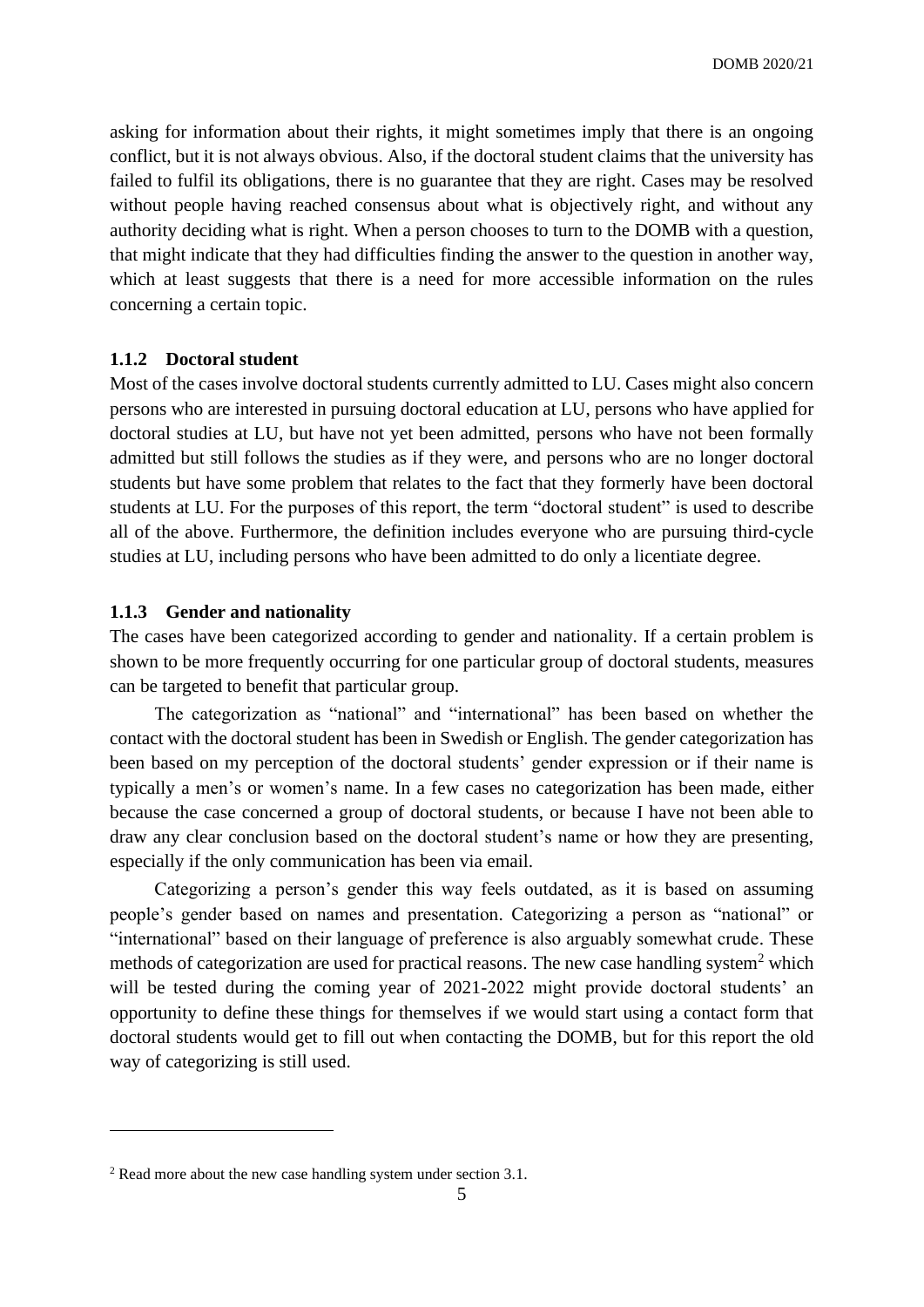DOMB 2020/21

# <span id="page-6-0"></span>**1.2 LIMITATIONS**

It should be noted that the cases are too few and the definitions too vague to give any solid statistical analyses about what problems doctoral students in general at Lund University face. The report accounts for quantitative data based on the cases, and also provides my subjective reflections on problems I have noted when working with the cases.

# <span id="page-6-1"></span>**1.3 CASE CATEGORIZATION**

The cases have been categorized into eight categories: Access to resources, Administration and information, Admission, Disciplinary measures, Employment, Equality and work environment, Examination, and Other. The categories are made to correspond with the categories used by the LUS Studentombud and the ones that were used by the previous DOMB, to enable comparisons. Generally, it can also be said that each case category corresponds to certain sections of the law and policies. Last year, the categories "Employment", and "Other" were added<sup>3</sup>, which is why those categories do not exist in the data from previous years that is used in the comparisons over time. Group complaints are filed as one single case. Several cases involve complex problems that might fit into more than one category. Those cases have been categorized based on which issue seemed most central to the complainant(s).

#### **Access to resources**

According to chapter 7 section 34 of the Swedish Higher Education Ordinance<sup>4</sup> (hereafter "HEO"), the university may not admit a larger number of doctoral students than the number that can be offered supervision and "otherwise acceptable conditions for study", and whose studies are funded. The scope of the right to supervision and otherwise acceptable conditions for study is specified in section 8 of *Regulations for doctoral education at Lund University*<sup>5</sup> *.* 

This case category includes cases that call into question if the doctoral students are being offered sufficient supervision (either when it comes to scope or quality), or sufficient conditions for study in some other sense. It includes cases where there is a problem with funding, and cases where doctoral students are denied their right to change supervisor according to chapter 6, section 28 of the HEO. Finally, it also includes cases that concern withdrawal and restoration of doctoral students' resources in accordance with chapter 6 section 30-31 of the HEO.

<https://www.uhr.se/en/start/laws-and-regulations/Laws-and-regulations/The-Higher-Education-Ordinance/>. <sup>5</sup> STYR 2018/652.

<sup>3</sup> For further motivation, see Rantzer, Malin, *DOMB Case Report, 2019/20*, p. 5, available here: <https://de4232c2-eec3-4a8d-9e5e-

bcb471f290ef.filesusr.com/ugd/0b0fe1\_166b49361e2748b9af4c0e6d633948c1.pdf>.

<sup>4</sup>*Högskoleförordningen* (1993:100), a non-official translation is available here: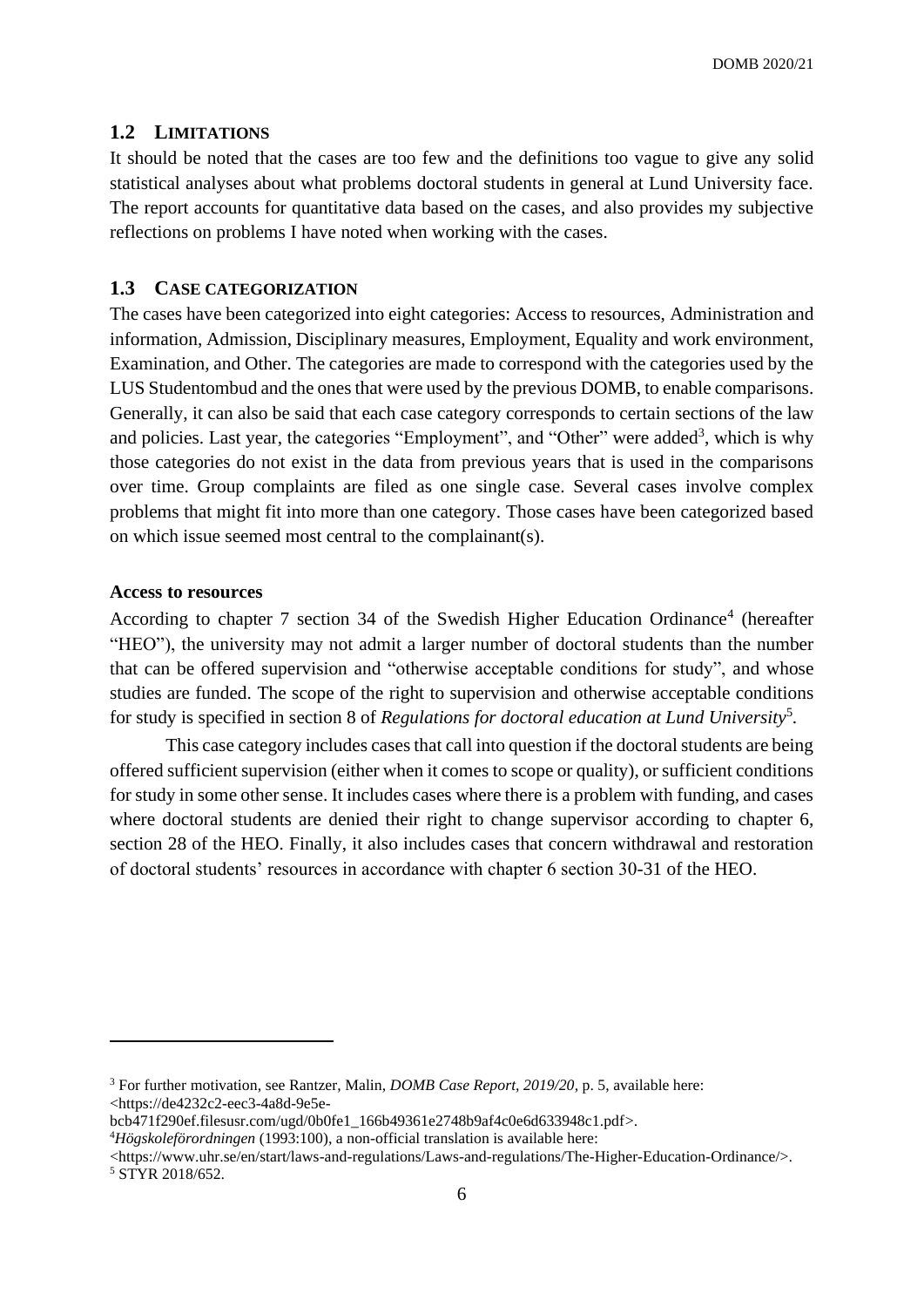# **Administration and information**

The legal framework for this category is found in the Swedish Administrative Procedure Act<sup>6</sup>, the Higher Education  $Act^7$  (hereafter "HEA") and the HEO. As a governmental body, Lund University is obliged to follow the rule of law. This includes e.g. that equal cases should be treated equally, and that there should be predictability in the university's decision making and actions. Also, decisions should be made by the individuals in the functions that have been given mandate to make that type of decisions. Policy documents need to comply with laws and regulations, and university officials on all levels need to take actions in compliance with both the legal framework and the university's own policy documents. A public authority cannot make exceptions from its own policies, unless the public authority has reserved itself the right to do so in certain cases by a special rule in the policy document.<sup>8</sup>

This category includes e.g., situations where decisions on a department level contradict faculty policies. It can include situations where the rules concerning individual study plans have not been followed. It can include situations when doctoral students have been promised prolongation by e.g., their supervisor, who has later changed their mind. The category also includes questions about doctoral students' rights related to a doctoral studentship employment, when the answers are primarily found in the laws of higher education and university regulations rather than in labor law and collective agreements. Finally, the category can also include cases concerning doctoral students' intellectual property rights to their data or research projects.

# **Admission**

The rules for admission are based on chapter 7 of the Higher Education Ordinance. This category includes questions and problems relating to admission, including potential cases of socalled *skuggdoktorander* ("shadow doctoral students"), meaning situations where persons are pursuing third cycle studies without being formally admitted as doctoral students.

# **Disciplinary measures**

Students in general can be put through two types of disciplinary procedures:

- If a student cheats, harasses or disrupts, they can be brought before the university disciplinary board, in accordance with chapter 10 of the HEO.
- If there is a risk that a student might harm another person or cause substantial damage to property during the course of their studies and the student suffers from a mental disorder, substance abuse or has been found guilty of a serious crime, the Higher Education Expulsions Board (Högskolans Avskiljandenämnd, HAN) can decide if the student should be expelled.

<sup>6</sup> *Förvaltningslagen* (2017:900).

<sup>7</sup> *Högskolelagen* (1992:1434), a non-official translation is available here: <https://www.uhr.se/en/start/laws-andregulations/Laws-and-regulations/The-Swedish-Higher-Education-Act/>.

<sup>8</sup> DS 1998:43 *Myndigheternas föreskrifter*, s. 54.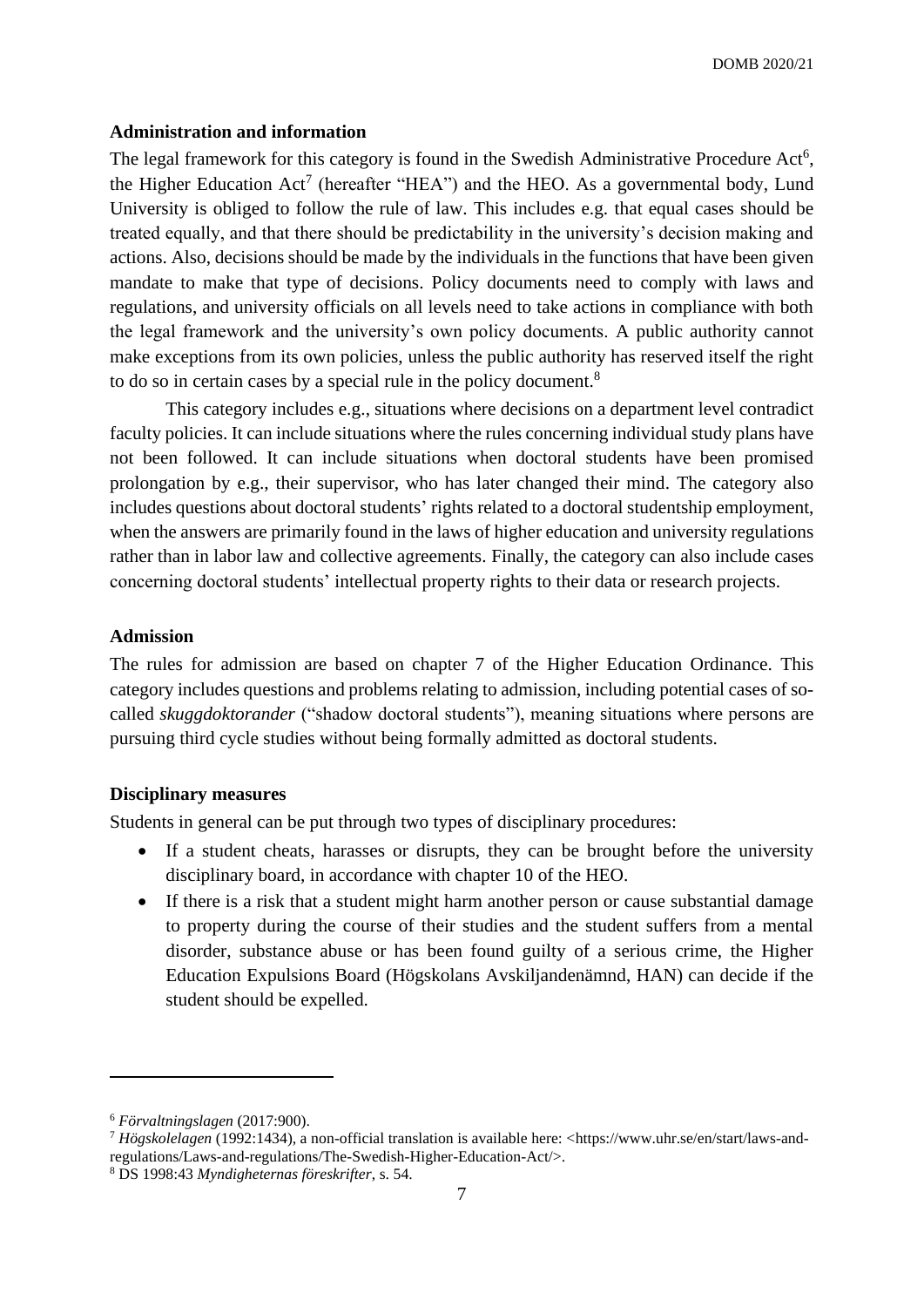These rules apply for doctoral students as well as undergraduates. In addition to that, doctoral students can in their capacity as scientists be suspected of research misconduct or of other deviations from good research practice. Suspected research misconduct is to be reviewed by the National Board for Assessment of Research Misconduct<sup>9</sup> in Stockholm<sup>10</sup>, and other deviations from good research practice are reviewed by Deviations from Good Research Practice Review Board<sup>11</sup> in Lund.<sup>12</sup> This category includes cases that relate to either one of these types of procedures.

# **Employment**

This category consists of problems that have to do with the doctoral student's employment, when the answers are primarily found labor law and collective agreements rather than in the laws for higher education. Typically, these issues are handled by the labor unions, and if the person is a member, I try to redirect them there. However, if the doctoral students are not members of the labor union, I advise them on these issues as well.

#### **Equality & work environment**

Issues concerning equality and work environment are generally regulated in the Work Environment Act<sup>13</sup> and the Discrimination Act<sup>14</sup>. Cases in this category might involve e.g., discrimination, bullying, sexual harassment, unresolved conflicts that cause negative stress, or physical work environment problems.

## **Examination**

This category includes cases that concern either examination of courses taken within the doctoral education, or examination of the doctoral thesis and defense, regulated in chapter 6, sections 32-35 of the HEO. Rules set down in appendix 2 of the HEO, the "Qualifications ordinance<sup>"15</sup>, can also be relevant, as they state what the doctoral student needs to achieve in order to obtain a licentiate or doctoral degree. Cases in this category might include situations where there is disagreement on what assessment criteria should apply, or about whether the doctoral student fulfils the criteria, or situations where a doctoral student raises concerns about the fairness of a certain aspect of an examination.

<sup>9</sup> *Nämnden för prövning av oredlighet i forskning*.

<sup>&</sup>lt;sup>10</sup> Lag om ansvar för god forskningssed och prövning av oredlighet i forskning (2019:504). The Act on Responsibility for Good Research Practice.

<sup>11</sup> *Nämnden för utredning av avvikelser från god forskningssed*.

<sup>12</sup> *Guidelines for the processing of matters relating to suspected deviation from good research practice at Lund University* (STYR 2019/855).

<sup>&</sup>lt;sup>13</sup> *Arbetsmiljölagen* (1977:1160), a non-official translation is available here:

<sup>&</sup>lt;https://www.government.se/government-policy/labour-law-and-work-environment/19771160-workenvironment-act-arbetsmiljolagen/>.

<sup>&</sup>lt;sup>14</sup> *Diskrimineringslagen* (2008:567), a non-official translation is available here:

 $\lt$ https://www.government.se/information-material/2015/09/discrimination-act-2008567/ $\gt$ .

<sup>15</sup> *Examensordningen*.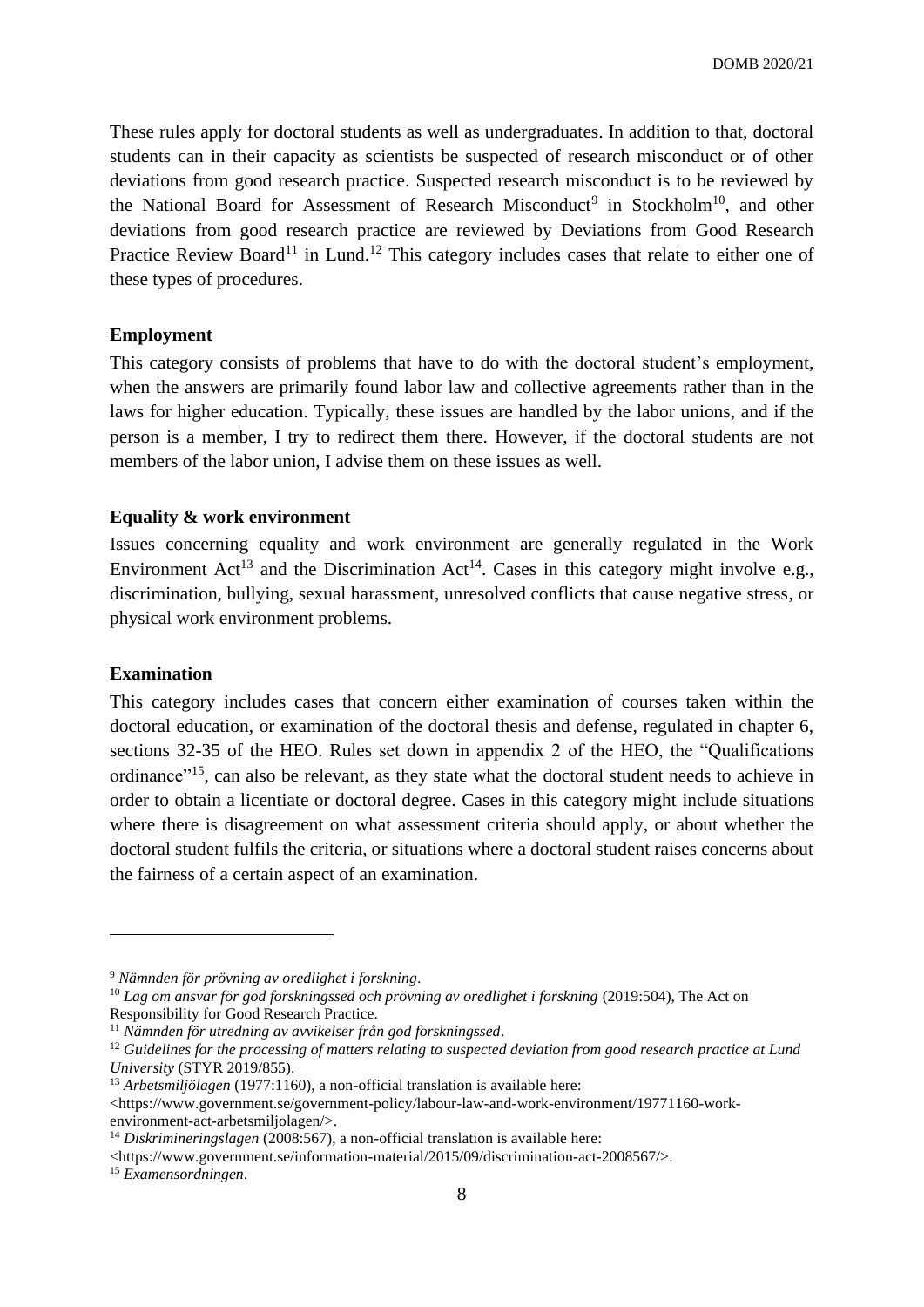# **Other**

Occasionally, a doctoral student might ask the DOMB for advice on an issue that does not directly concern their relationship to the university as students or employees. Those cases fall within this category. The most common type of issues is doctoral students who seek information or advice about the Swedish system of social benefits. It can also be e.g., migration issues or questions about labor unions and unemployment benefits. For more complicated issues within these areas, the doctoral students are redirected to people with more expertise in those areas. If the questions are more general in nature, I try to assist them, for example if international doctoral students need help orienting themselves in the Swedish welfare system and state bureaucracy.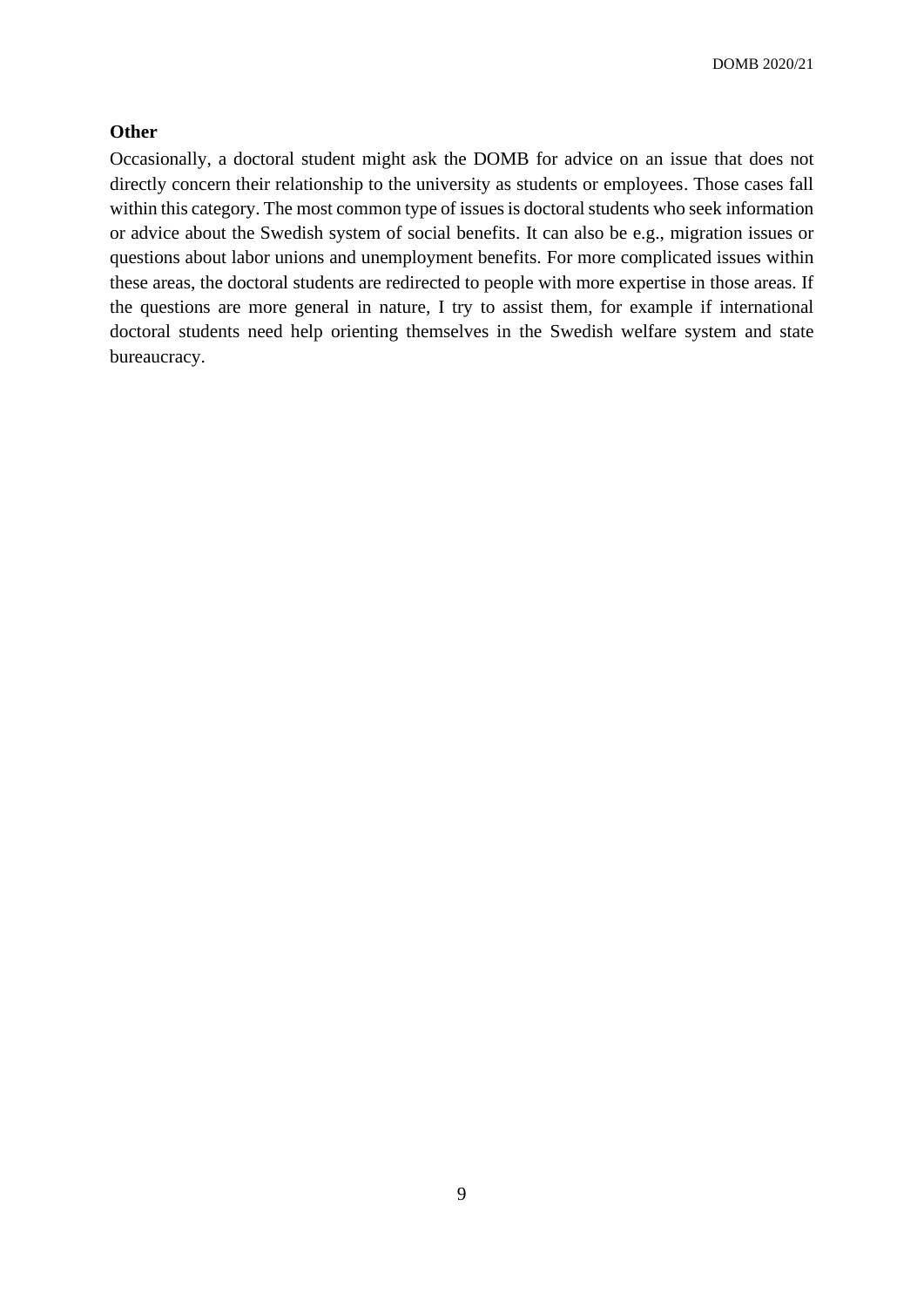# <span id="page-10-0"></span>**2 CASE STATISTICS**

# <span id="page-10-1"></span>**2.1 GENERAL OVERVIEW**



This year, 101 new cases were registered. When looking at the data spanning over several years, there are a few things that should be taken into account. For the years up until 2017/18, there was another DOMB, whose definition of what qualified as a "case" was somewhat narrower than the one that has been used since 2019/20.<sup>16</sup> Furthermore, the academic year of 2018/19 is left out of the graphs. As the DOMB post was vacant for large parts of that year no data was passed on and no case report was written.

Since I have been responsible for the reporting for the last two years, the comparability in the data should be better in relation to last year than to the previous years. The data from the academic year of 2019/20 was gathered between the  $25<sup>th</sup>$  of November 2019 until the  $30<sup>th</sup>$  of June, not for the whole year, as I did not start working until November. In other words, for 2019/20 there were 59 cases for 218 days. If we use that year's average influx of new cases for a full year, it would correspond to 99 cases. Compared to this year's 101 cases, there has not been a dramatic increase, even though it looks like that in the graph. All in all, we can conclude that the influx of new cases has not changed much since last year. <sup>16</sup><br>
<sup>16</sup> For further discussion on this, see last year 101 new cases were registered. When looking at there are a few things that should be taken into account. From the one that has been used since 2019/20.<sup>16</sup> Furtherm

It is also clear that the difference from the years before I started is significant. While the number of complaints from doctoral students might have increased somewhat since 2018, it seems more reasonable to assume that the dramatic difference can be attributed to differences between my way of categorizing cases compared to the previous DOMB. Also, while the problems that I am contacted for has sometimes related to the Covid-19 pandemic since it started, the pandemic does not seem to have had a significant impact on how many doctoral students contact the DOMB.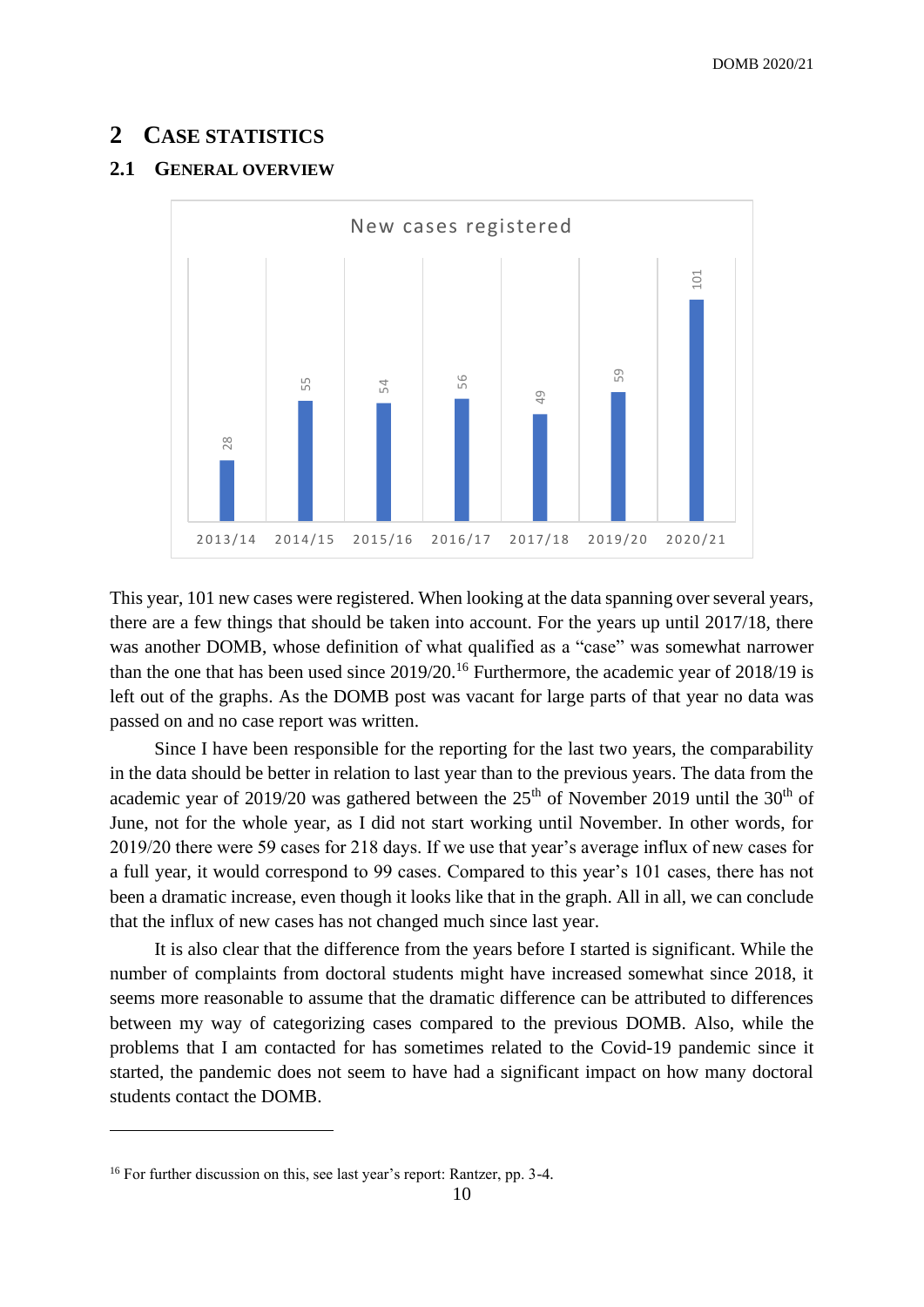# <span id="page-11-0"></span>**2.2 THE CASE CATEGORIES**

# <span id="page-11-1"></span>**2.2.1 Overview**



| <b>Category</b>              | <b>Cases</b>   |
|------------------------------|----------------|
| Access to resources          | 14             |
| Administration & information | 28             |
| Admission                    | $\overline{2}$ |
| Disciplinary measures        | 1              |
| Employment                   | 15             |
| Equality & work environment  | 26             |
| Examination                  | 6              |
| Other                        | q              |
| <b>Total</b>                 |                |

Administration & information was with 28 cases the largest category, as it was last year as well. This year it was closely followed by Equality & work environment which had 26 cases this year, which is a very big increase from last year's 6. The Employment category was third biggest with 15 cases, which also is a significant increase from last year's 6. Access to resources was the fourth largest category, and was more consistent with last year's number of cases. The

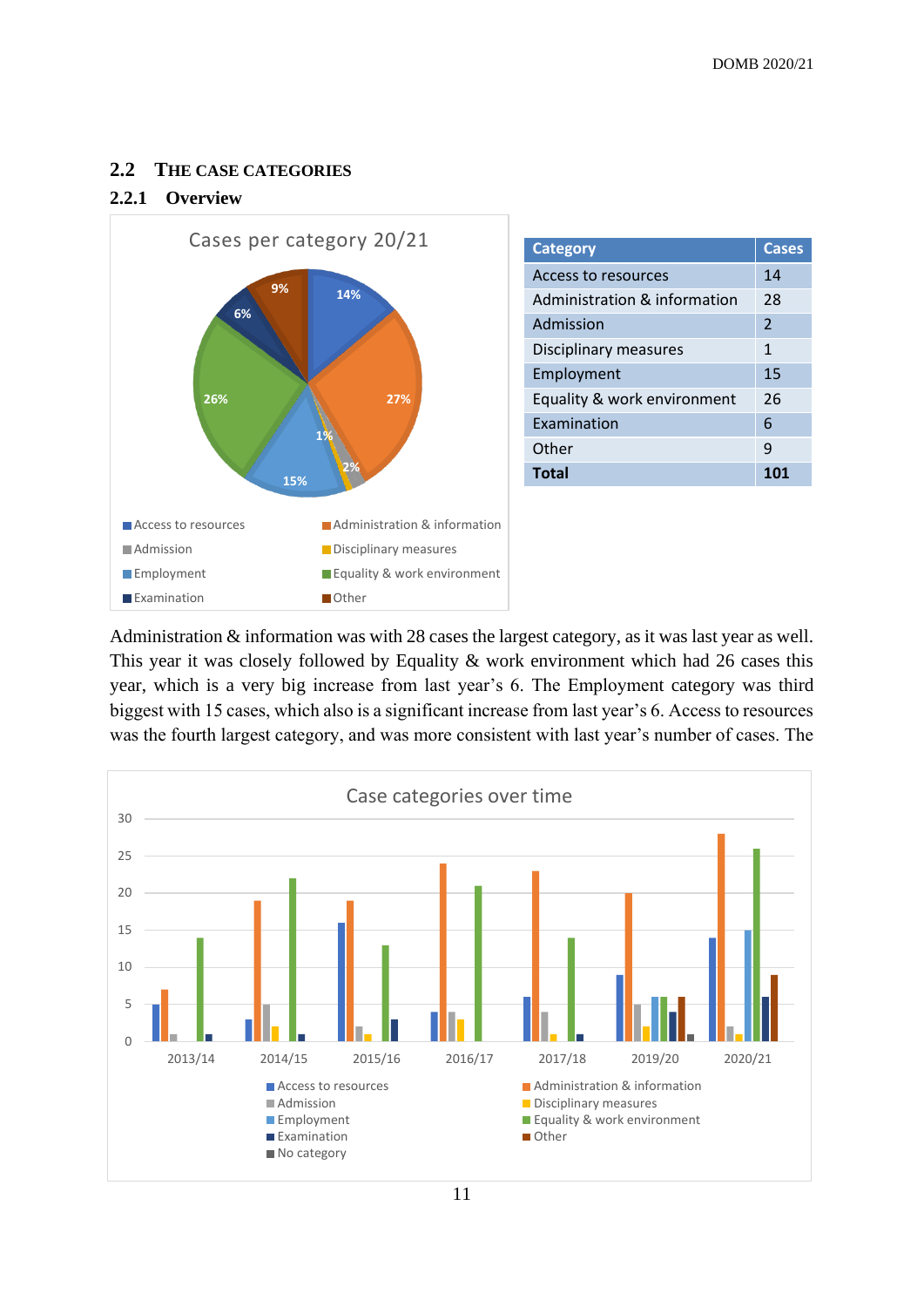four smallest categories were Other, Examination, Admission and Disciplinary measures. This was the same last year.

Over time we can see that Administration and information has been one of the biggest categories consistently. Disciplinary measures, Admission and Examination are on a consistent low level. Access to resources had a drop between 2015/16 and 2016/17 but seems to be on the rise since. We can also see that while Equality & work environment was on a low level last year, it has historically been a big category, so perhaps last year's decrease should be seen as more of an exception to the norm than this year's increase.

# <span id="page-12-0"></span>**2.2.2 Access to Resources**

There were 14 cases reported in this category, making it the fourth largest category. Most cases were related to supervisors, for example that supervisors did not have sufficient subject competence in the doctoral students' particular fields, or that the doctoral students felt that they did not receive sufficient supervision in terms of quality and/or quantity. Doctoral students are very dependent on their supervisors, and whether the relationship is working out can make or break their education. Many of those who expressed that they were not getting enough support or instructions from their supervisor had tried to bring up the problems several times but without result. It is also still<sup>17</sup> difficult for doctoral students in research groups and/or with externally financed projects to practice their right to change supervisor. A doctoral student who requests it has a right to change supervisor<sup>18</sup>, and the university should plan for doctoral positions so that this right is practically possible to exercise. Otherwise, it is a right that only exists on paper.

There were also cases that concerned what rights to resources doctoral students have after their employment has ended. According to the HEO, doctoral students are entitled to supervision during their studies unless the vice-chancellor has decided to remove their entitlement to supervision and other study resources.<sup>19</sup> Furthermore, LU's undertakings include supplying the doctoral student with "a desk, access to a computer, telephone, university email address and the other resources required for the doctoral student to complete his or her thirdcycle studies".<sup>20</sup> Nowhere in the HEO or in the *Regulations for doctoral education at Lund University* is the right to resources limited to the employment time. In other words, doctoral students have a right to study resources throughout their education, including after the end of their employment, unless the vice-chancellor has decided to remove their right to resources according to chapter 6 section 30 of the HEO.

Another important issue that was actualized in this category was how important it is that the university at the time of admission make sure that the candidates have all the background knowledge that will be necessary in order for the doctoral student to be able to succeed with their PhD within the allotted time. If it turns out at a later point that a doctoral student lacks sufficient background knowledge when it comes to a competence that is necessary in order to

<sup>&</sup>lt;sup>17</sup> See Rantzer, p. 11.

<sup>&</sup>lt;sup>18</sup> HEO chapter 6 section 28.

<sup>&</sup>lt;sup>19</sup> HEO chapter 6 sections 28 and 30.

<sup>20</sup> *Regulations for doctoral education at Lund University*, STYR 2018/562, section 8.2.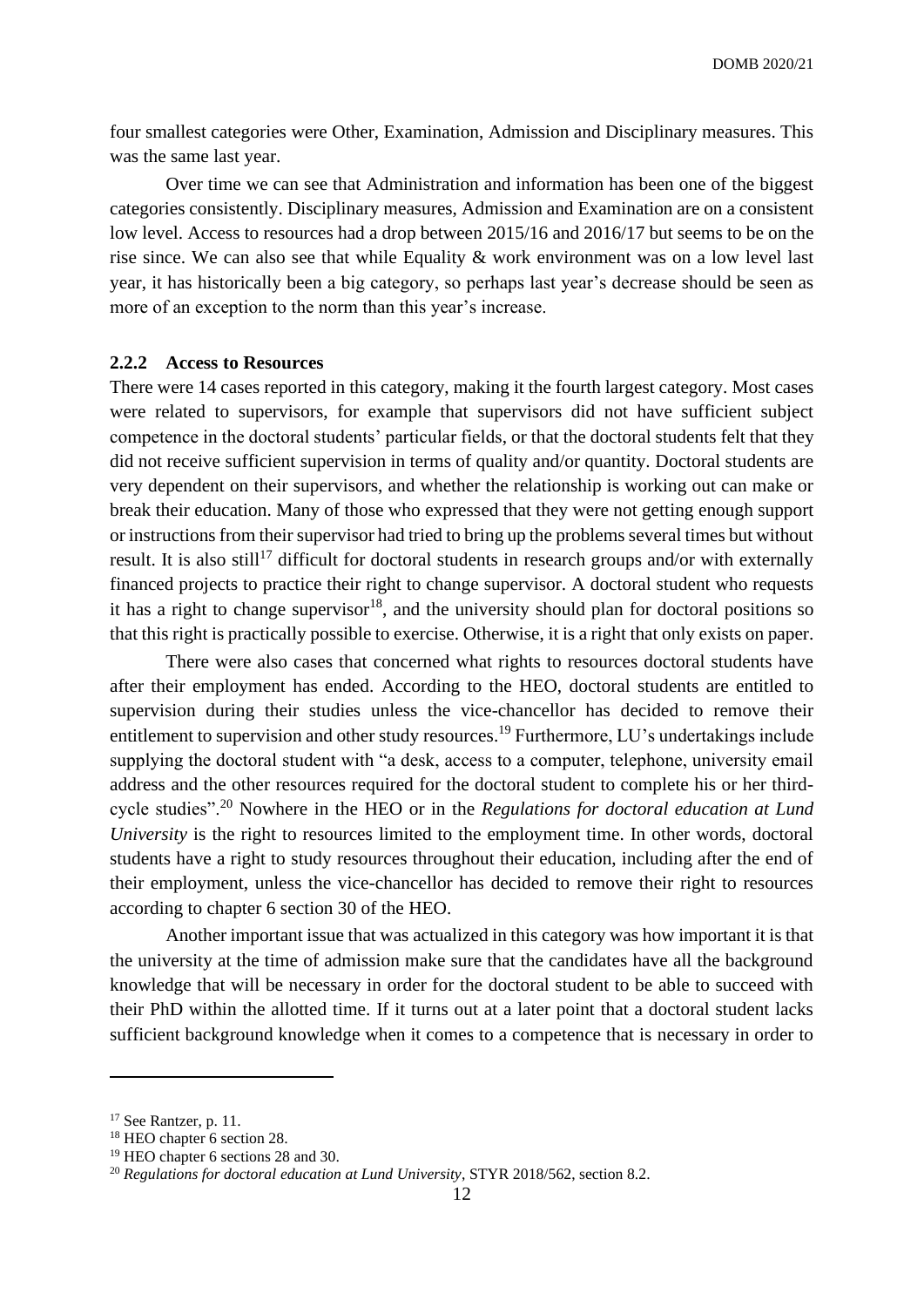be able to complete the PhD, there might not be enough time or resources in order for the doctoral student to be able to attain that particular knowledge or competence, and then also to complete the rest of the PhD on time. In the end the doctoral student then pays the price for the university's failure to put the right admission requirements in place.

#### <span id="page-13-0"></span>**2.2.3 Administration & information**

This category was the largest, with its 28 cases. It includes many cases where doctoral students requested information. Some of the more common questions concerned e.g., what possibilities there are for doctoral students to take a leave of absence, and whether that could motivate prolongation, what rights doctoral students have in situations when they request a change of supervisor, and what the general terms of employment for a doctoral studentship are. There were also several questions about intellectual property rights and how much independence doctoral students can expect to have in relation to their supervisors or research groups.

There were several cases that revealed irregularities in the application of the rules for granting prolongation, and one case that concerned other irregularities in administration. On top of that, there were also several cases that specifically concerned the right to prolongation when doctoral students had been unable to execute tasks in their ISPs due to circumstances connected to the Covid-19 pandemic. There were also cases where persons in positions of power had conflicts of interest in relation to the decisions they were taking, and cases that concerned stipend doctoral students' struggle to access equal rights to employed doctoral students.

This year there were several cases that concerned persons who had been admitted to research education many years ago, and who either had been working on their dissertations on and off, or taken a break for many years and had then come back to the university in hopes of finally finishing their doctoral degrees. A common theme in those cases was that those doctoral students had no individual study plans, and it was not clear what general syllabus would be used to assess their accomplishments. The university has an obligation to draw up an individual study plan for every doctoral student, and to make sure it is reviewed regularly and amended to the extent required.<sup>21</sup> This obligation is tied to their admission as doctoral students, and continues to exist until they graduate or give up their admission by their own will. All departments should make sure that these obligations are fulfilled for all doctoral students, regardless of whether they are employed or not. Not informing doctoral students who were admitted long ago about the requirements that need to be fulfilled in order to graduate today can put them in a very tough situation when they show up one day with a finished dissertation thinking that they will get a degree.

# <span id="page-13-1"></span>**2.2.4 Admission**

There were two cases in this category, making it the second to smallest category. Both of them concerned persons who were considering pursuing third cycle studies. One of them wanted

<sup>21</sup> HEO chapter 6 section 29.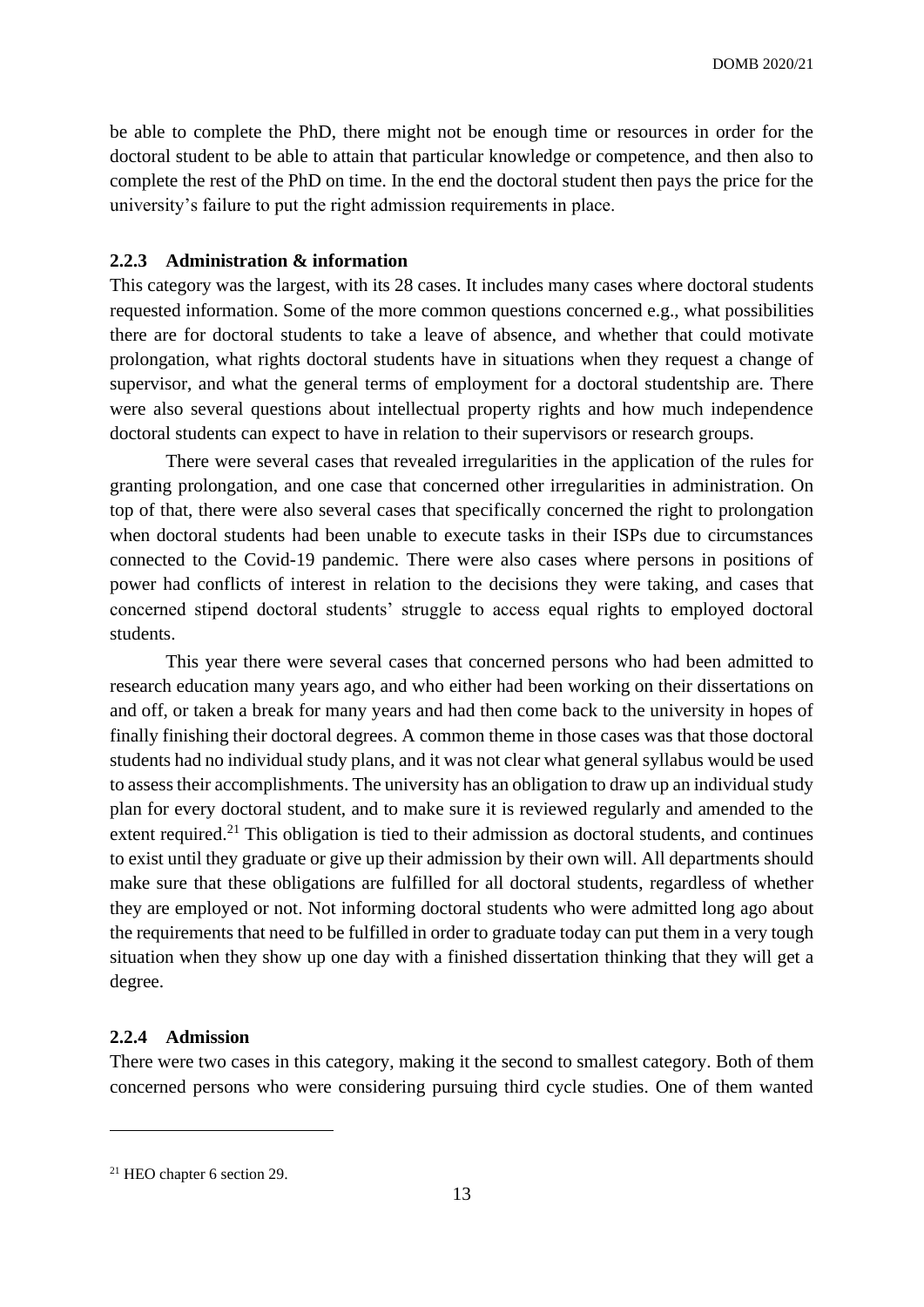information about the admission criteria for research studies. The other one had been informed of a position that was maybe going to open up, where the setup sounded questionable, both with regards to the HEO and the *Admission rules for doctoral education at Lund University*<sup>22</sup> .

# <span id="page-14-0"></span>**2.2.5 Disciplinary measures**

There was only one case in the Disciplinary measures category this year, making it the smallest category. Due to confidentiality reasons, I will not elaborate on the case.

# <span id="page-14-1"></span>**2.2.6 Employment**

There were 15 cases in the Employment category, making it the third largest category. It included, for example, cases concerning salary raise stages, questions about vacation days and salary deductions, questions about working hours, parental leave, rules for resigning, and questions about whether it is possible to resign from an external employment but still finish the doctoral studies. The issue of not being compensated for overtime teaching hours assigned to doctoral students due to the transition to digital teaching and examination during the Covid-19 pandemic was brought up. There were also cases concerning compensation for unused vacation days when leaving the doctoral studentship employment earlier than planned, and problems that occurred when doctoral students wanted to negotiate a higher salary. One case was referred to the doctoral student's labor union.

# <span id="page-14-2"></span>**2.2.7 Equality & work environment**

With its 26 cases, the Equality & work environment category was the second to largest category. The category also included one group case, so if the group had been counted as individuals, this category would have been the largest category. The last time this category was bigger than the Administration & information category was in the report from 2014/2015. I will not be able to account for all of the cases included in this category, but I can name some examples and themes.

Most of the cases concerned organizational and social work environment problems. There were several cases where doctoral students felt victimized or bullied by other persons in their work environment, and wanted advice about the reporting process. This past activity year it became apparent that many doctoral students find the current framework for reporting victimization difficult to approach. Employees who feel they have been subjected to victimization or harassment can choose to report the incident to their closest manager. Then, the manager is obliged to start an investigation to assess whether victimization or harassment has taken place. If it is found that victimization or harassment has occurred, the manager must take measures to stop and prevent any recurrence of the situation as soon as possible, and must also follow up on the measures to make sure that they have been effective.<sup>23</sup>

<sup>22</sup> STYR 2017/409.

<sup>&</sup>lt;sup>23</sup> For more information about this, see e.g. <https://www.staff.lu.se/employment/work-environment-andhealth/victimisation-and-harassment#Victimisation> and <https://www.hr-webben.lu.se/sites/hrwebben.lu.se/files/managing\_victimisation\_hr-web.pdf>.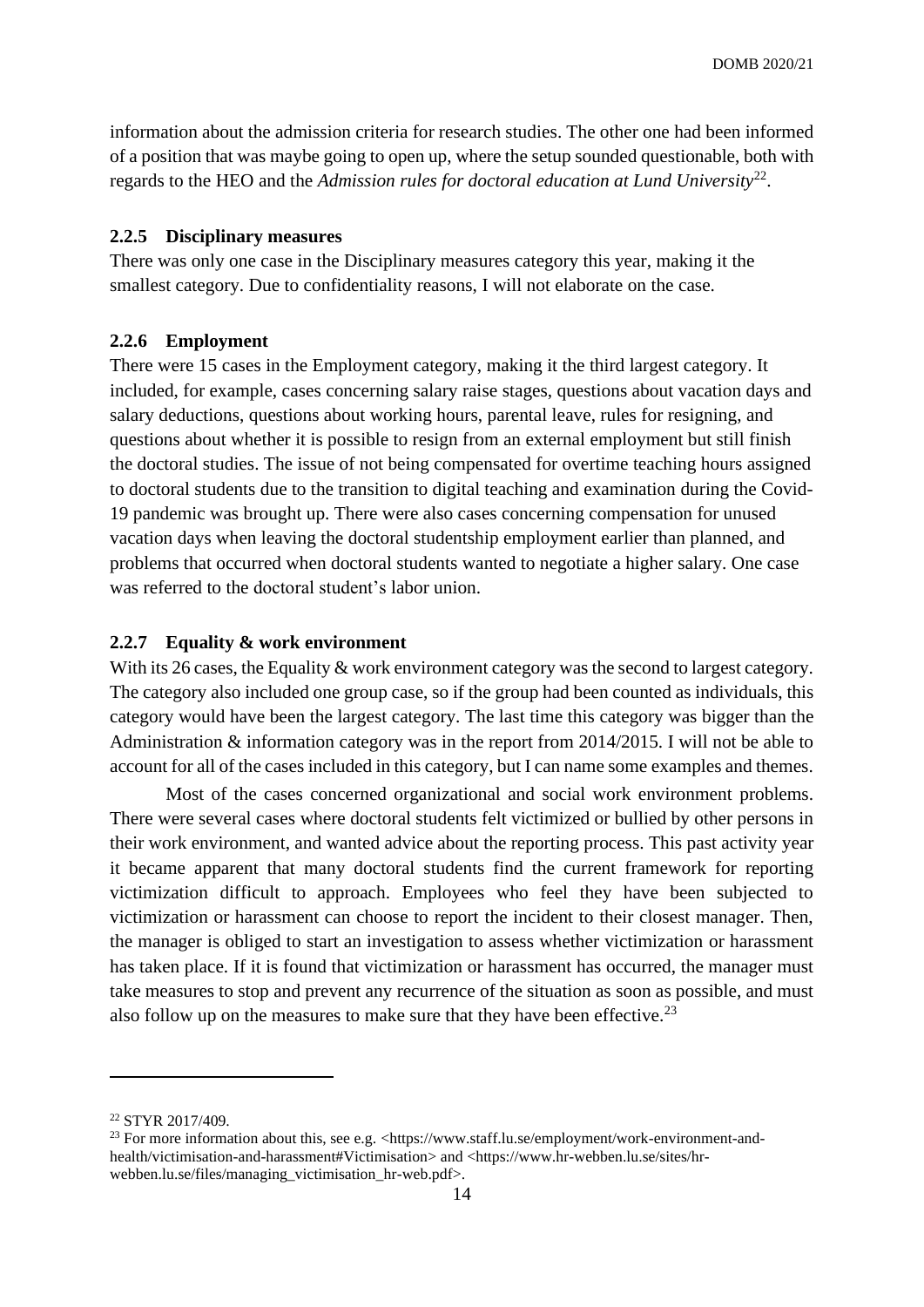It is possible to report victimization or harassment anonymously. But in order for a manager to be able to take disciplinary measures against a single employee, it needs to be established in an investigation that victimization or harassment has occurred. If someone files an anonymous report, an investigation cannot be done, as the accused person needs to know what they have been accused of, so they are able to give their version of what has happened. If an anonymous report is made, the manager can only take general preventive measures to prevent similar incidents from occurring in the workplace in the future, not any disciplinary measures directed at a particular employee. When it comes to harassment, the Discrimination Act forbids that a person who reports someone else or participates in an investigation is subjected to reprisals.<sup>24</sup> It became apparent in discussions with doctoral students during the last activity year, that they felt frustrated about the framework, and many felt that reporting senior colleagues non-anonymously was not an option for them, as they were too afraid it would hurt their future careers within their fields. The discussion called into question what the prohibition of reprisals actually is worth if you are working in a narrow research field and your relationships to senior colleagues can be important for the rest of your career.

Another common theme in this category was that there were 11 cases where doctoral students were having work environment problems related to their supervisors. Some felt their supervisors were acting aggressively, unprofessionally, and even sometimes in manipulative or threatening ways. Some experienced stress because they felt that the expectations on them were too unclear, and when they requested guidance from their supervisor, they did not receive it. Some cases were related to rehabilitation processes, where either the doctoral students were on sick leave due to problems with their supervisors, or they were on sick leave for something else, and a conflict arose because they did not feel that their supervisors and/or heads of departments were taking proper responsibility for their rehabilitation.

There were also several cases where doctoral students wanted support during their rehab processes, and also doctoral students who were complaining about their managers or their supervisors not handling their rehabilitation processes properly.

Finally, while most of the cases concerned work environment, there were also a few cases that were more oriented towards equality and discrimination issues. Some examples of the themes in those cases were discrimination under the Parental Leave Act<sup>25</sup>, questions about pedagogical support, and whether you can have a right to do a PhD part time if you have a disability that compromises your work capacity.

# <span id="page-15-0"></span>**2.2.8 Examination**

There were six cases in the Examination category. Most of them concerned either questions about the graduation requirements, or there was a conflict between the doctoral students and their supervisor and/or department about whether they were ready to defend their theses.

<sup>24</sup> *Diskrimineringslag* (2008:567), sections 18-19. An unofficial translation is available here: <https://www.do.se/other-languages/english/discrimination-act/#2>

<sup>25</sup> *Föräldraledighetslag* (1995:584)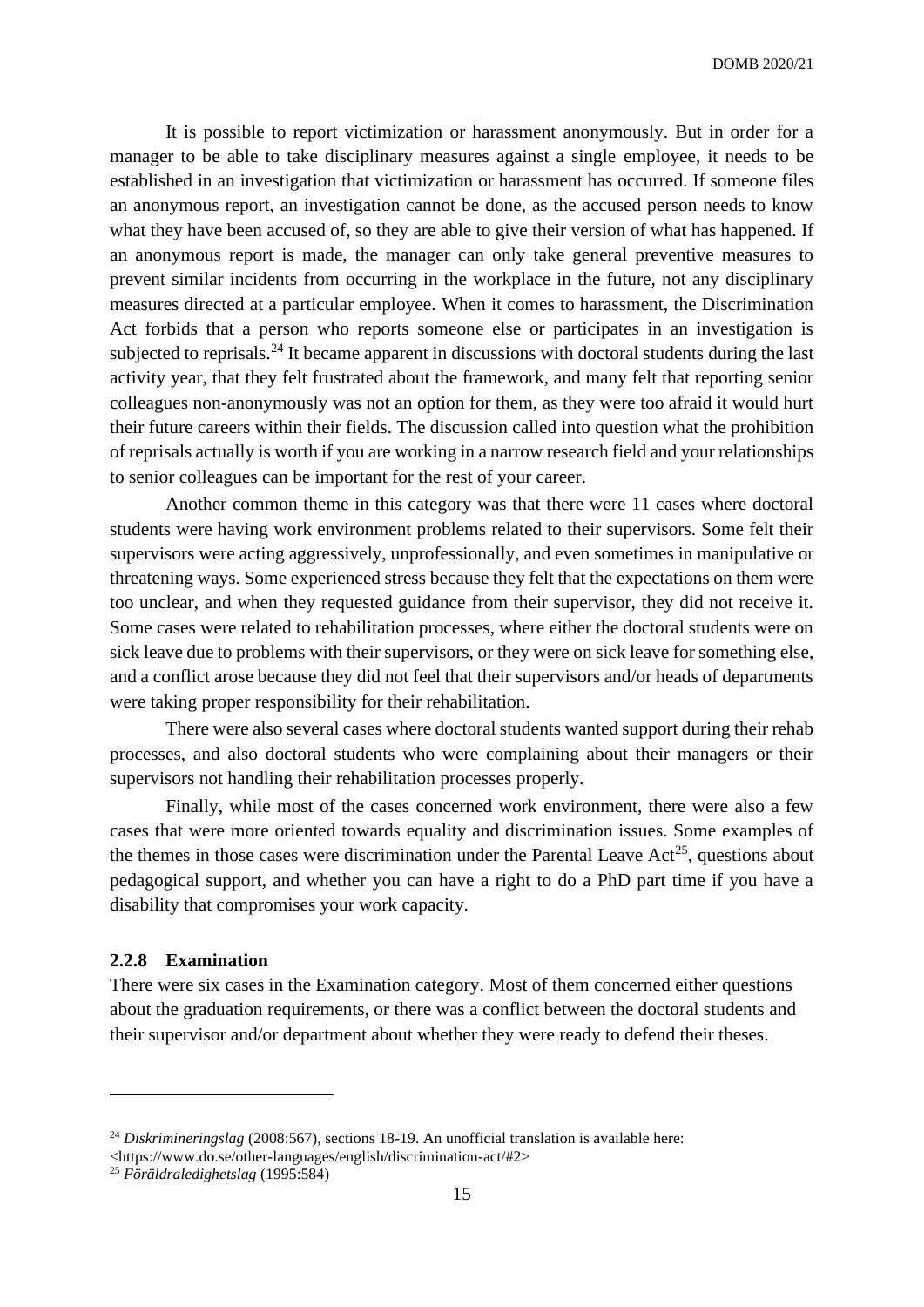There were also questions on the theme of fair examination, particularly relating to examination language, and alternative forms of examination due to doctoral students' illness.

# <span id="page-16-0"></span>**2.2.9 Other**

The Other category had nine cases in total. Four concerned questions about labor unions and unemployment benefit. There were also questions related to e.g., migration law and applying for sick leave from the Swedish Social Insurance Agency, *Försäkringskassan.*

# <span id="page-16-1"></span>**2.3 THE FACULTIES**

# <span id="page-16-2"></span>**2.3.1 Overview**



This year, the Faculty of Engineering (LTH) had the largest number of cases by far, followed by the Faculty of Medicine (MED), the Faculty of Science (NAT), the Faculty of Social Sciences (SOC), and the Joint Faculties of Humanities & Theology (HTF). At the bottom we have LUSEM School of Economics (EHL), and the Faculties of Law (LAW) and Fine and Preforming Arts (ART). There were also four cases that were not assigned to a faculty. The reason for that was that three cases concerned persons who were not yet admitted to doctoral education at LU, and one case concerned a former doctoral student at LU, where the person's former faculty affiliation never came up in the discussion.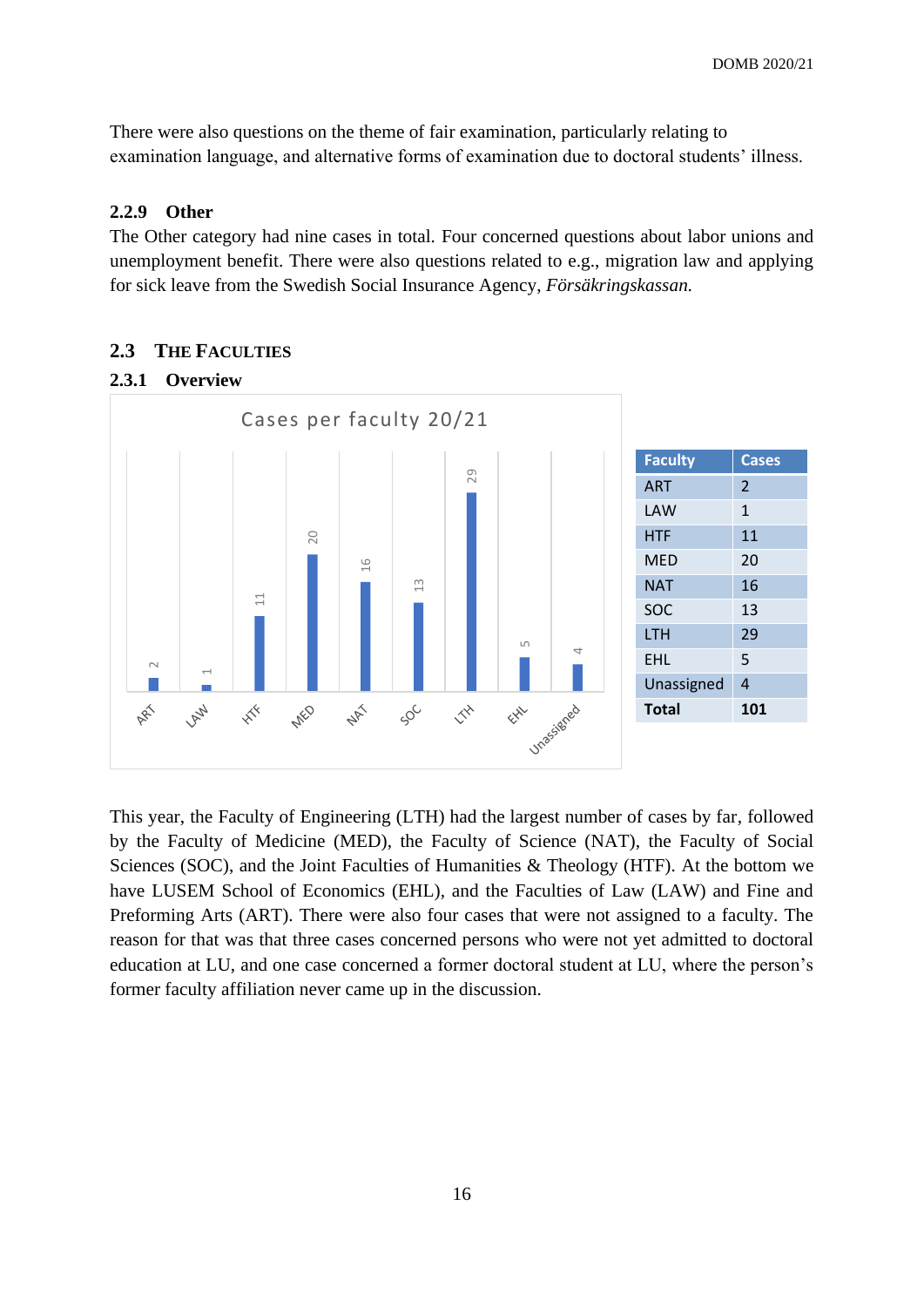

In the diagram showing the number of cases per faculty over time, we can see that the number of cases at the Joint Faculties of Humanities and Theology, the Faculty of Engineering and the Faculty of Social Sciences have more than doubled since last year. Here we should again keep in mind that last year's data was only based on roughly seven months instead of 12, so the increase is not as dramatic as it seems, even though there is an increase of cases for those faculties since last year, especially for the Faculty of Engineering. For the faculties where the number is roughly the same as last year, such as LUSEM School of Economics and Management, the Faculty of Medicine and the Faculty of Science, we should for the same reason interpret that as a slight decrease of cases since last year. Last year, there were no cases from the Faculty of Law, but this year there was one. If we compare over time, we can see that both the Faculty of Law and the Faculty of Fine and Performing Arts are on a consistent low level, which to a large degree probably can be attributed to the fact that those faculties have few doctoral students compared to the other faculties.

If we instead look at the number of cases per 100 doctoral students, we get an image of how many DOMB cases there were in proportion to how many active doctoral students there were at each faculty. This provides a fairer depiction of how common it is for the doctoral students at each faculty to contact the DOMB for counselling. It should be noted that there was one group complaint that was registered as one case, even though several doctoral students were complaining, so the total average should be a little bit higher.

The numbers for how many active doctoral students there were during 2020/21 are averages based on Ladok data for the fall of 2020 and the spring of 2021 respectively, that I received on request from a system manager at the Student Records Office. The Ladok numbers should correspond roughly to how many doctoral students who are currently active, which makes that number more relevant to use compared to the number of doctoral students who are admitted at the moment, as there is a large number of inactive doctoral students. Note that the Ladok numbers of course do not account for any so-called *skuggdoktorander* "shadow doctoral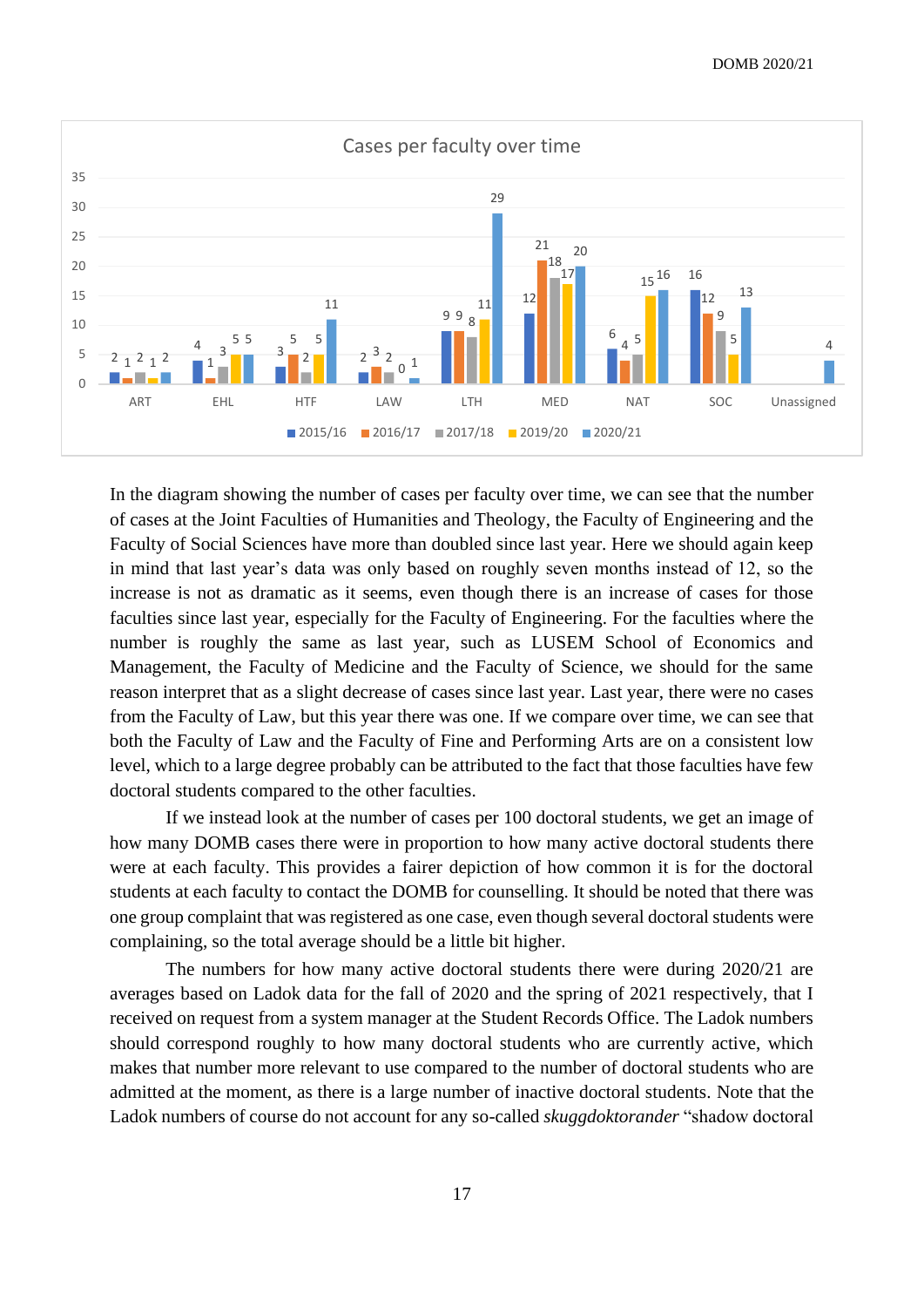students", meaning persons who might be pursuing doctoral education without being formally admitted as doctoral students.<sup>26</sup>

| <b>Faculty</b> | Average no of<br>doctoral students<br>fall 2020 / spring<br>2021 | <b>Cases</b>   | Cases per 100<br>doctoral students |
|----------------|------------------------------------------------------------------|----------------|------------------------------------|
| <b>ART</b>     | 31                                                               | $\overline{2}$ | 6,4                                |
| LAW            | 36,5                                                             | $\overline{1}$ | 2,7                                |
| <b>HTF</b>     | 171,5                                                            | 11             | 6,4                                |
| <b>MED</b>     | 943,5                                                            | 20             | 2,1                                |
| <b>NAT</b>     | 324                                                              | 16             | 4,9                                |
| <b>SOC</b>     | 160,5                                                            | 13             | 8                                  |
| <b>LTH</b>     | 602,5                                                            | 29             | 4,8                                |
| <b>EHL</b>     | 115,5                                                            | 5              | 4,3                                |
| Unassigned     |                                                                  | $\overline{4}$ |                                    |
| <b>Total</b>   | 2385                                                             | 101            | 4,2                                |



The Faculty of Social Sciences had the highest average of cases per 100 doctoral students, followed by the Faculties of Humanities and Theology and the Faculty of Fine and Performing Arts. The Faculty of Science, LTH and LUSEM were in the middle, and the Faculty of Law and Faculty of Medicine had the lowest averages. It is not totally clear how the numbers should be interpreted - a high average might indicate that a faculty has more doctoral students who

<sup>&</sup>lt;sup>26</sup> To read more about the prevalence of shadow doctoral students, see the recent report from UKÄ: *Skuggdoktorander och rättssäkerhet vid antagning till utbildning på forskarnivå*, available here:  $\langle$ https://www.uka.se/publikationer--beslut/publikationer--beslut/rapporter/rapporter/2021-10-12-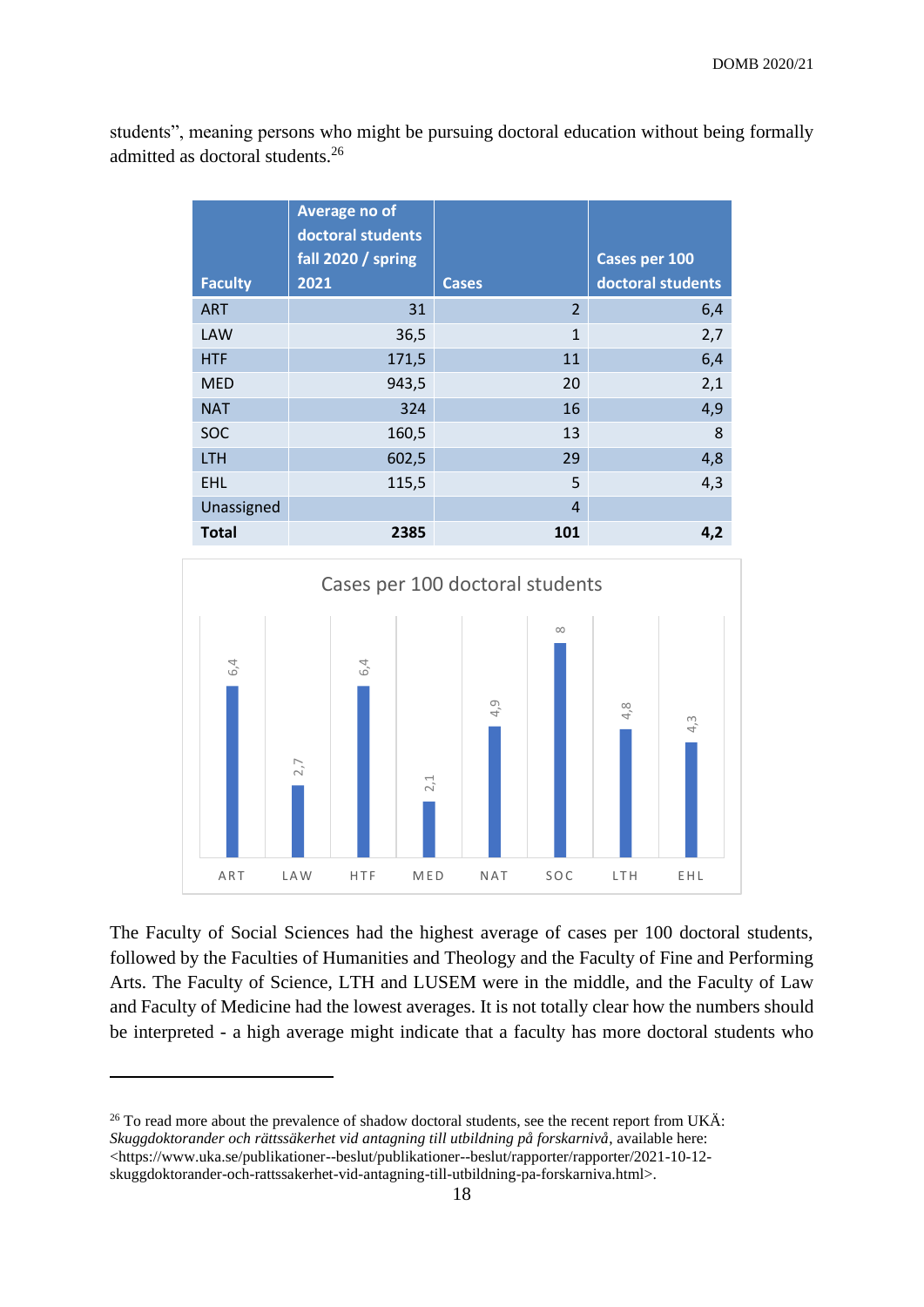have problems in their education, or it might also indicate that the faculty's doctoral students are to a higher degree informed about the DOMB's existence. One factor in why the average is low at the Faculty of Medicine could for example be that many of their doctoral students are pursuing doctoral studies within the scope of an employment outside of the university, and that group might not be as easy to reach with information about the DOMB compared to doctoral students employed at the university. There might also be other explanations to why some faculties have higher or lower averages than others.

# <span id="page-19-0"></span>**2.3.2 Faculty of Fine and Performing Arts (ART)**

There were two cases from the Faculty of Fine and Performing Arts. The faculty had 31 active doctoral students both in the fall and the spring. In total, the faculty had an average of 6,4 cases per 100 doctoral students, which was the second to highest average. Both of the cases were in the category of Equality & work environment.

# <span id="page-19-1"></span>**2.3.3 Faculty of Law (LAW)**

At the Faculty of Law, there was one case. The faculty had 36 active doctoral students in the fall and 37 in the spring, so their average number of cases per 100 doctoral students was 2.7. It was the second to lowest average. The case was in the category Access to resources.

# <span id="page-19-2"></span>**2.3.4 Joint Faculties of Humanities and Theology (HTF)**

There were 11 cases at the Joint Faculties of Humanities and Theology. The faculties had 181 active doctoral students in the fall and 162 in the spring. Their average was 6,4 cases per 100 doctoral students, which is the second to highest average, the same as the average of Fine and Performing Arts. There were six cases in Administration & information category, two in Employment, one in Equality & work environment, one in Examination, and one case in Other.

# <span id="page-19-3"></span>**2.3.5 Faculty of Medicine (MED)**

This year, the Faculty of Medicine had 982 active doctoral students in the fall and 905 in the spring. It is the faculty with the largest number of doctoral students, and also with the lowest average of cases, with 2,1 cases per 100 doctoral students. There were 20 cases in total. Seven of the cases were in the Access to resources category, three in Administration & information, two in Employment, four in Equality & work environment, two in Examination, and two in the Other category.

#### <span id="page-19-4"></span>**2.3.6 Faculty of Science (NAT)**

There were 16 cases at the Faculty of Science. The faculty had 338 active doctoral students in the fall and 310 in the spring. Its average was 4,9 cases per 100 doctoral students, which was the third highest average. Two cases were in the Access to resources category, five in Administration & information, one in Admission, one in Disciplinary measures, six in Equality and work environment and one in Other.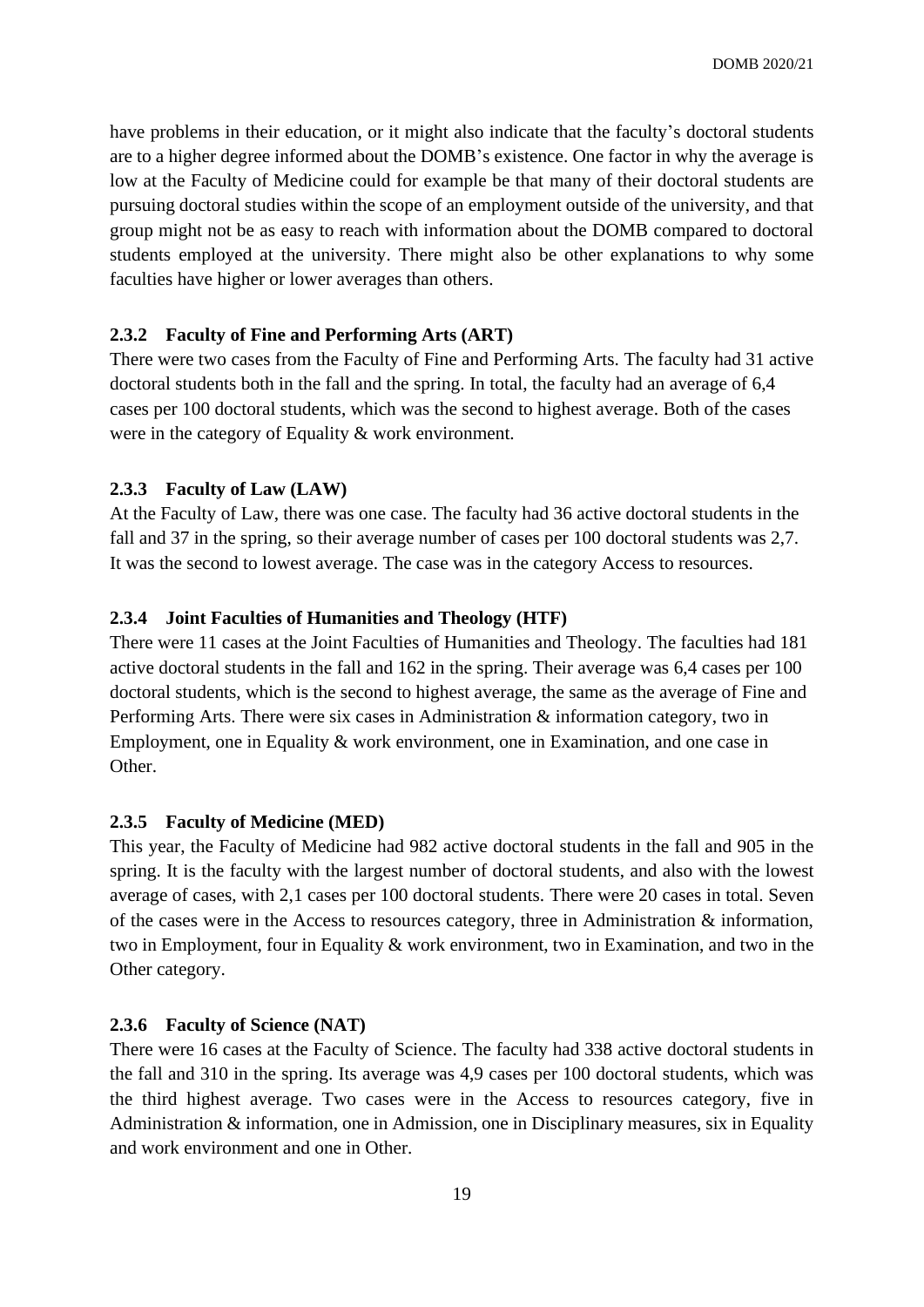# <span id="page-20-0"></span>**2.3.7 Faculty of Social Sciences (SOC)**

The Faculty of Social Sciences had 168 active doctoral students in the fall and 153 in the spring. With its average of 8 cases per 100 doctoral students, the faculty had the highest average this year. There were 13 cases in total. There was one case in the Access to resources category, three in Administration & information, three in Employment, and six in Equality and work environment.

# <span id="page-20-1"></span>**2.3.8 Faculty of Engineering (LTH)**

At the Faculty of Engineering, there were 29 cases. The faculty had 613 active doctoral students in the fall and 592 in the spring, giving it an average of 4,8 cases per 100 doctoral students, which is slightly above the total average. Three cases were in the Access to Resources category, eight in Administration & information, eight in Employment, six in Equality & work environment, two in Examination, and two in Other.

# <span id="page-20-2"></span>**2.3.9 LUSEM School of Economics and Management (EHL)**

At LUSEM School of Economics and Management, there were five cases. The faculty had 119 active doctoral students in the fall and 112 in the spring, and its average was 4,3 cases per 100 doctoral students, which is very close to the total average. Three cases were in the Administration & information category, one was in Examination, and one was in Other.

# <span id="page-20-3"></span>**2.3.10 Cases not assigned to a faculty**

Four cases were not assigned to a faculty, and the reason was that neither of them concerned persons who were currently doctoral students at Lund University. They were either persons who were interested in pursuing doctoral studies at Lund University, or persons who were former doctoral students where it was unclear what faculty they had been at. One case was in the Admission category, one case was in the Equality and work environment category, and two were in the Other category.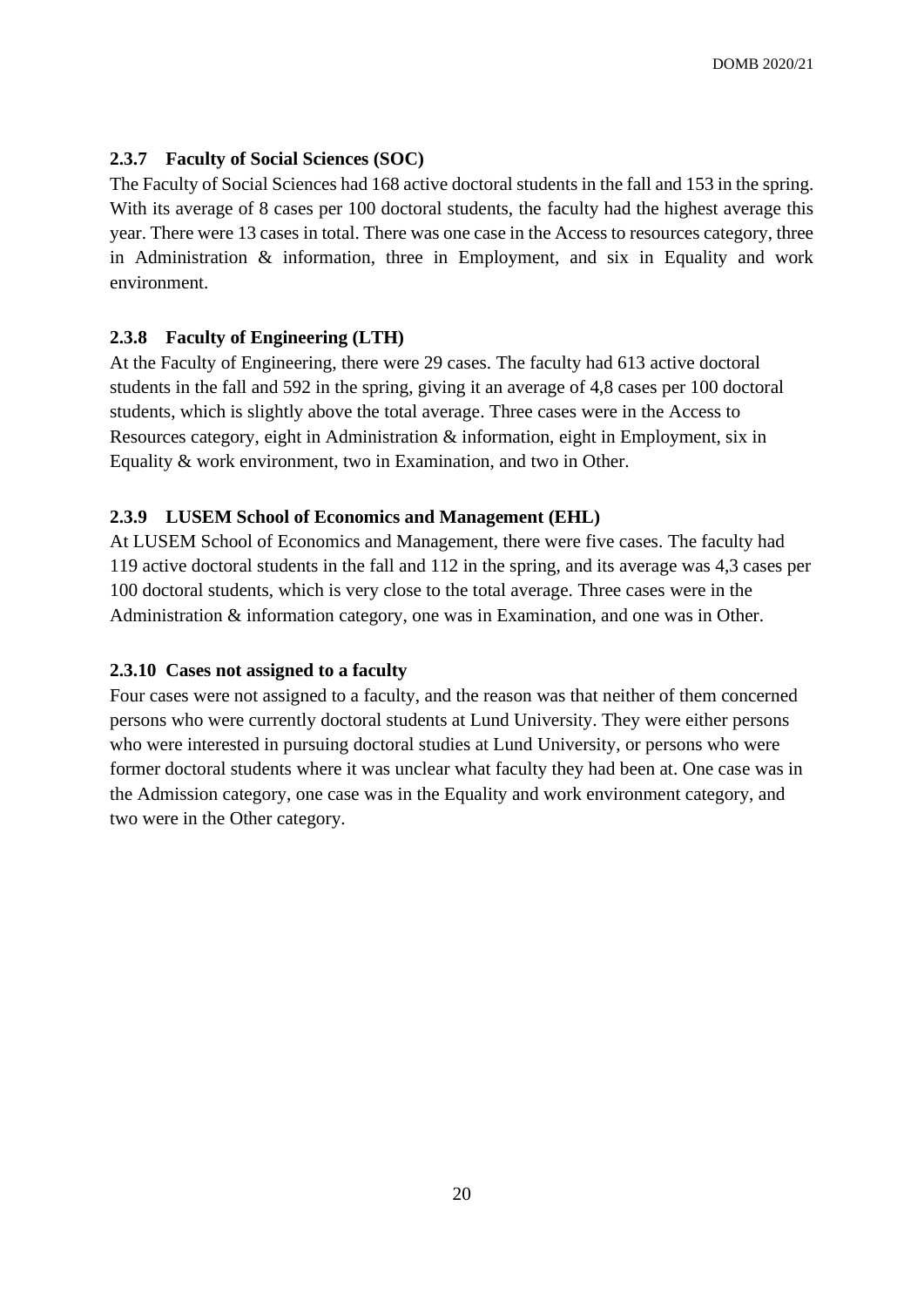# <span id="page-21-0"></span>**2.4 GENDER**



Of the 101 cases in total, 60 were registered as female, 35 registered as male, and six cases were not assigned any gender. Out of the unassigned cases, one concerned a group of doctoral students, and five were uncategorized because I was unable to draw any conclusions from their names or the way they were presenting themselves, and we only had contact via email or text messages.

According to the Ladok data I have received from a system manager at the Student Records Office, there was an average of 1216,5 female active doctoral students during the two semesters of 2020/2021, and 1168,5 male active doctoral students. This means that in the population of active doctoral students during the fall of 2020 and the spring of 2021, 51% were female and 49% were male. It is quite a remarkable difference between those percentages and the percentages of the group that chose to contact the DOMB, where 60% were female and only 34 percent were male. Even if all the unassigned cases would all be male, females would still be overrepresented in the group that chooses to contact the DOMB. This has also been the case previous years. It is not possible to draw any certain conclusions about whether this means that women have more problems, or if they are more likely to ask for help, or if there is any other reason. As for the distribution of the case categories, cases in the Admission category were only categorized as female. Otherwise, there was not anything in the distribution that stood out significantly.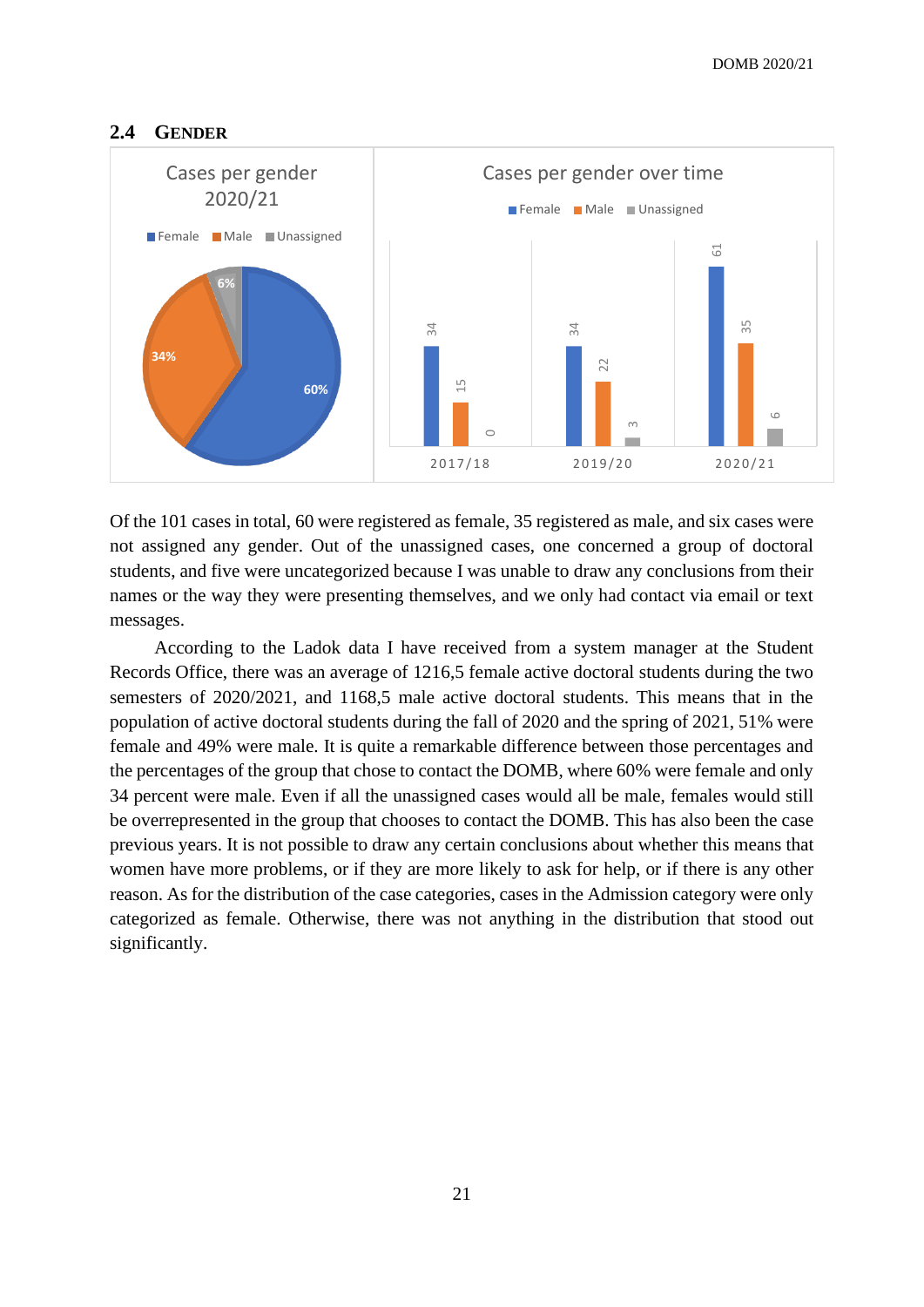# <span id="page-22-0"></span>**2.5 NATIONALITY**



Of the total of 101 cases, 44 cases were categorized as international, 55 as national and two cases were unassigned. One of the unassigned cases concerned a group of doctoral students including doctoral students of both Swedish and other origins. The other unassigned case concerned a person who contacted me through another person, so I could not draw any conclusions about the nationality of the person the issue concerned based on the language I was contacted in. This means that 44% were categorized as international, 54% as national and 2% were unassigned.

The Ladok data I received from the Student Records Office did not include any registry of doctoral students' origin, but we can compare this data with statistics provided by the Swedish Higher Education Authority (UKA) about how many doctoral students of Swedish and foreign origin<sup>27</sup> LU had for the fall of 2020. According to those numbers, the proportion for the total number of doctoral students was  $33\%$  international and  $67\%$  national.<sup>28</sup> This is the first year that I have a record of where the number of national cases exceeds the number of international cases, which is hopeful as the proportions of DOMB cases are becoming more similar to the proportions of national and international doctoral students at LU. However, it seems that international doctoral students are still a little overrepresented in the group that chooses to contact the DOMB. It might mean that international doctoral students have more problems than

 $27$  The term "doctoral students or foreign origin" was defined as doctoral students who either had been granted a residence permit less than two years before starting their PhD studies, or who had been born outside of Sweden and had immigrated less than two years before starting their PhD studies, see UKÄ, "Utbildning på forskarnivå", <https://www.uka.se/statistik--analys/hogskolan-i-siffror/statistik/beskrivningar-av-statistiken-i-databasenhogskolan-i-siffror/utbildning-pa-forskarniva.html>, accessed 21-08-25.

<sup>&</sup>lt;sup>28</sup> There were 809 doctoral students of foreign origin at LU for the fall of 2020, and there were 2464 doctoral students in total. See UKÄ, "Statistikdatabas: Högskolan i siffror, anpassad export", [<https://statistik](https://statistik-www.uka.se/export/)[www.uka.se/export/>](https://statistik-www.uka.se/export/), accessed 21-08-25.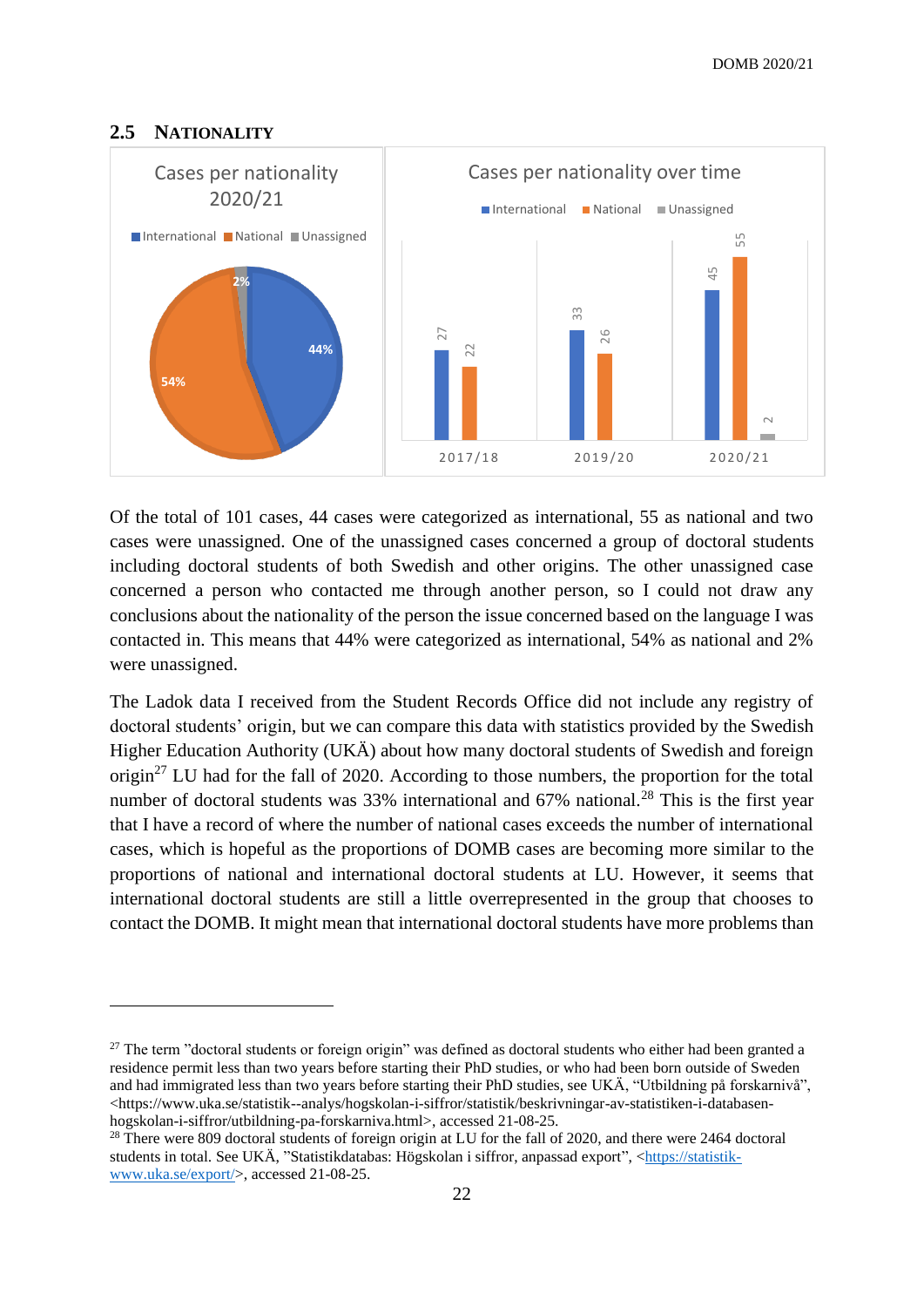doctoral students of Swedish origin, or that they for some reason are more likely to turn to the DOMB for assistance.

As for case category distribution, doctoral students communicating in Swedish have more cases in the categories Administration & information (18 national versus 10 international) and Employment (13 national versus 2 international), while doctoral students communicating in English had more cases in the Other category (9 international versus 0 national). It makes sense that international students would have more cases in the Other category, as those cases often concern questions about Swedish social insurances, migration issues and the differences between student unions and labor unions.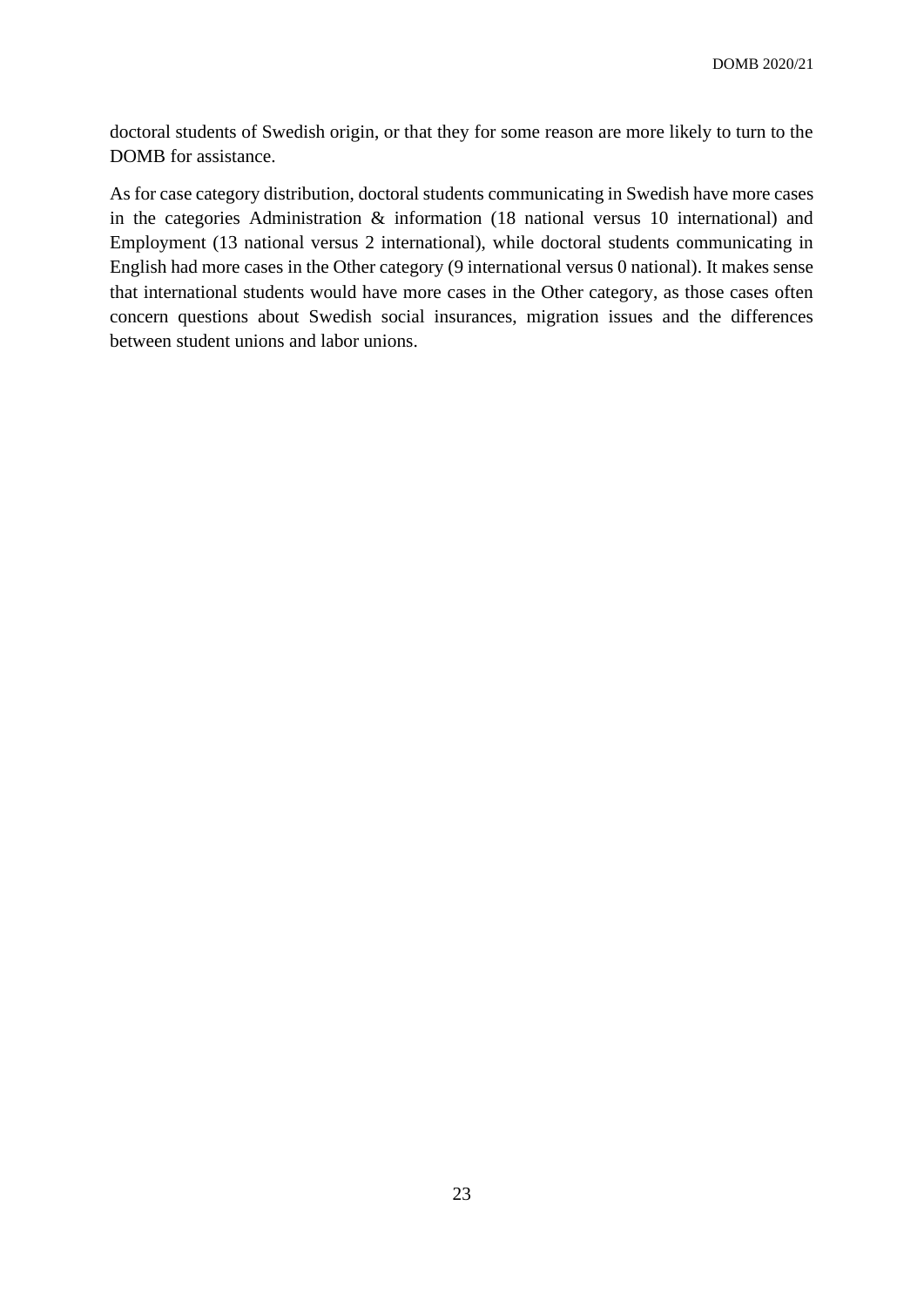# <span id="page-24-0"></span>**3 LOOKING AHEAD**

# <span id="page-24-1"></span>**3.1 THE NEW CASE HANDLING SYSTEM**

During 2020/2021, I was part of a group of student ombudsmen from six different institutions for higher education in Sweden who designed a case handling system for student ombudsmen. It was finished in the winter, and I received access to it in the spring. For 2021/22 it will be used, and at the beginning of the following year it will be evaluated whether I will continue to use it. Within the new case handling system there is a case categorization system that is different from the one used up until now. This means that next year's report will have cases categorized differently, which will affect the comparability with previous reports' data.

# <span id="page-24-2"></span>**3.2 EFFECTS OF THE COVID-19 PANDEMIC**

Last year I predicted that there would be more cases this year related to the Covid-19 pandemic. While the general influx of cases did not change much, there have been several cases where the pandemic played a more or less central role. A concrete example was the four cases that concerned applying for extensions due to that the doctoral students had not been able to execute parts of their ISPs due to the pandemic. While it currently looks like things are going back to normal in terms of being able to work in the workplace and that Swedish society is opening up again, it is likely that the prolongation-related cases will continue to come in, as doctoral students at most of the faculties at LU do not apply for prolongation until at the end of their studies.

# <span id="page-24-3"></span>**3.3 THE NEW REQUIREMENTS FOR PERMANENT RESIDENCE PERMITS**

On the  $20^{th}$  July 2021 the Aliens Act<sup>29</sup> and the Aliens Ordinance<sup>30</sup> were amended, changing the requirements for doctoral students from the outside of EU/EEA who want to apply for permanent residence permits. The amendments include a requirement that the applicant should be able to support themselves for "a certain duration of time".<sup>31</sup> The Swedish Migration Agency interprets this phrase to mean that the applicant needs to show that they will be able to support themselves through a permanent employment, or a fixed-time employment for at least 18 months looking forward from the time a decision is taken in the case.<sup>32</sup> Since doctoral students cannot apply for a permanent residence permit until after four years, and since a doctoral employment normally lasts for four years plus time for teaching and other prolongation, exceptionally few would be able to get a contract for more than 18 months after four years. This has caused a lot of anxiety in the doctoral community at the start of the activity year of 2021/2022, and I think it is likely that a significant amount of DOMB resources will need to be spent on counselling doctoral students in migration law during the coming activity year.

<sup>29</sup> *Utlänningslag* 2005:716

<sup>30</sup> *Utlänningsförordning* 2006:97

<sup>&</sup>lt;sup>31</sup> See the Aliens Act, chapter 5 section 7 and the Aliens Ordinance, chapter 4 section 4d

<sup>32</sup> The Migration Agency legal directive, *Särskilda krav för att beviljas permanent uppehållstillstånd* (RS/084/2021).